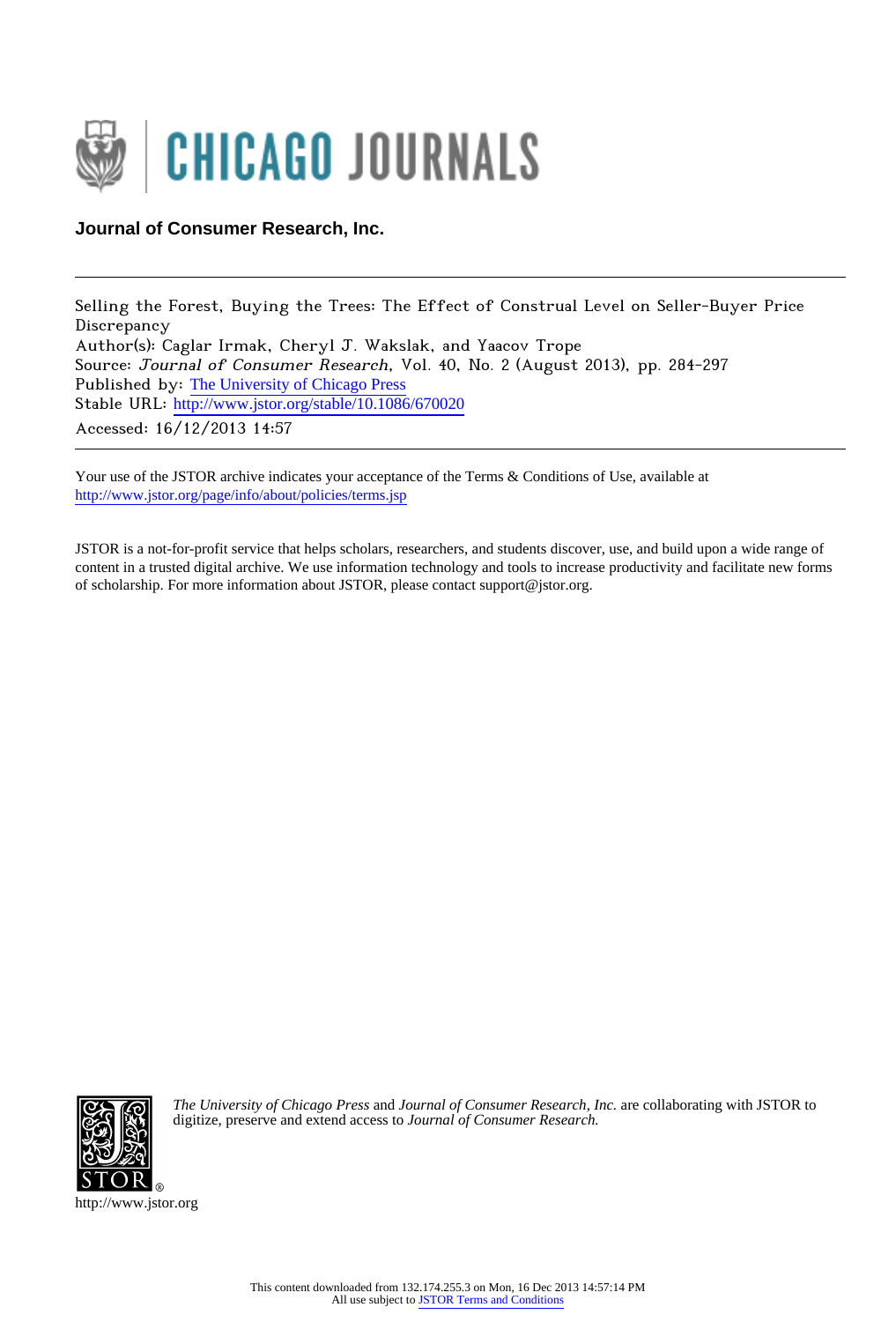# **Selling the Forest, Buying the Trees: The Effect of Construal Level on Seller-Buyer Price Discrepancy**

CAGLAR IRMAK CHERYL J. WAKSLAK YAACOV TROPE

> Four studies demonstrate that selling and buying prices are differentially influenced by the value of products' low- and high-level construal features. The study shows that sellers construe products at a higher level than do buyers and owners. Based on this, this study predicts and demonstrates that selling prices exceed buying prices when (1) the object's primary aspects are superior and the object's secondary aspects are inferior but not vice versa, (2) individuals focus on a product's desirability-related aspects rather than the same product's feasibility-related aspects, (3) individuals are in a "why" mind-set but not when they are in a "how" mind-set, and (4) the product's desirability aspects are superior and its feasibility aspects inferior but not vice versa. Further, sellers' and buyers' differential construal mediates the difference between seller and buyer prices, which emerges when a product's value derives from high-level features but not from low-level features.

A lthough microeconomic theory (Willig 1976) predicts<br>that ownership of an item should not have an impact on how much the item is valued (Coase 1960), numerous laboratory and field studies find that selling prices of an object are several times higher than its buying prices (Boyce et al. 1992; Irwin 1994; Kahneman, Knetsch, and Thaler 1990; Shogren et al. 1994). This discrepancy between selling and buying prices of an object, sometimes referred to as the "endowment effect" (Thaler 1980), has been observed in a myriad of domains ranging from everyday market items such as coffee mugs and pens (Kahneman et al. 1990) to

*Ann McGill served as editor and Ravi Dhar served as associate editor for this article.*

*Electronically published February 13, 2013*

nonmarket goods such as air quality (Rowe, d'Arge, and Brookshire 1980) and trash cleanup services (Irwin 1994).

One of the most widely accepted explanations of the seller-buyer price discrepancy is loss aversion (Ariely, Huber, and Wertenbroch 2005; Bar-Hillel and Neter 1996; Kahneman et al. 1990; Novemsky and Kahneman 2005). According to this explanation, sellers lose the item while gaining some money; buyers, in contrast, gain the item and lose some money. Because individuals tend to put more weight on losses than they do on equivalent amount of gains, they tend to evaluate items they consider selling more positively than they do items they consider buying.

Building on the loss-aversion explanation, much research on seller-buyer price discrepancy has pointed to differences in the way sellers and buyers focus on various aspects of the product and/or the transaction (Boyce et al. 1992; Carmon and Ariely 2000; Irwin 1994; Johnson, Haubl, and Keinan 2007; Nayakankuppam and Mishra 2005). For example, Carmon and Ariely (2000) demonstrate that both sellers and buyers focus on what they forgo in the exchange, that is, sellers focus on the benefits of the product that they forgo, while buyers focus on the anticipated expenditure. As a result, selling prices are more influenced by the change in aspects that are related to the benefits of the product; whereas buying prices are more affected by the change in

```
284
```
© 2013 by JOURNAL OF CONSUMER RESEARCH, Inc. • Vol. 40 • August 2013 All rights reserved. 0093-5301/2013/4002-0006\$10.00. DOI: 10.1086/670020

Caglar Irmak [\(caglar.irmak@moore.sc.edu\)](mailto:caglar.irmak@moore.sc.edu) is assistant professor of marketing, University of South Carolina, Columbia, SC 29208. Cheryl J. Wakslak [\(wakslak@marshall.usc.edu\)](mailto:wakslak@marshall.usc.edu) is assistant professor of management, University of Southern California, Los Angeles, CA 90089, and Yaacov Trope [\(yaacov.trope@nyu.edu\)](mailto:yaacov.trope@nyu.edu) is professor of psychology, New York University, New York, NY 10012. The authors thank the three anonymous *JCR* reviewers, the associate editor and the editor for their constructive reviews and suggestions, and Moore School of Business for the grant that provided funds for the experiments.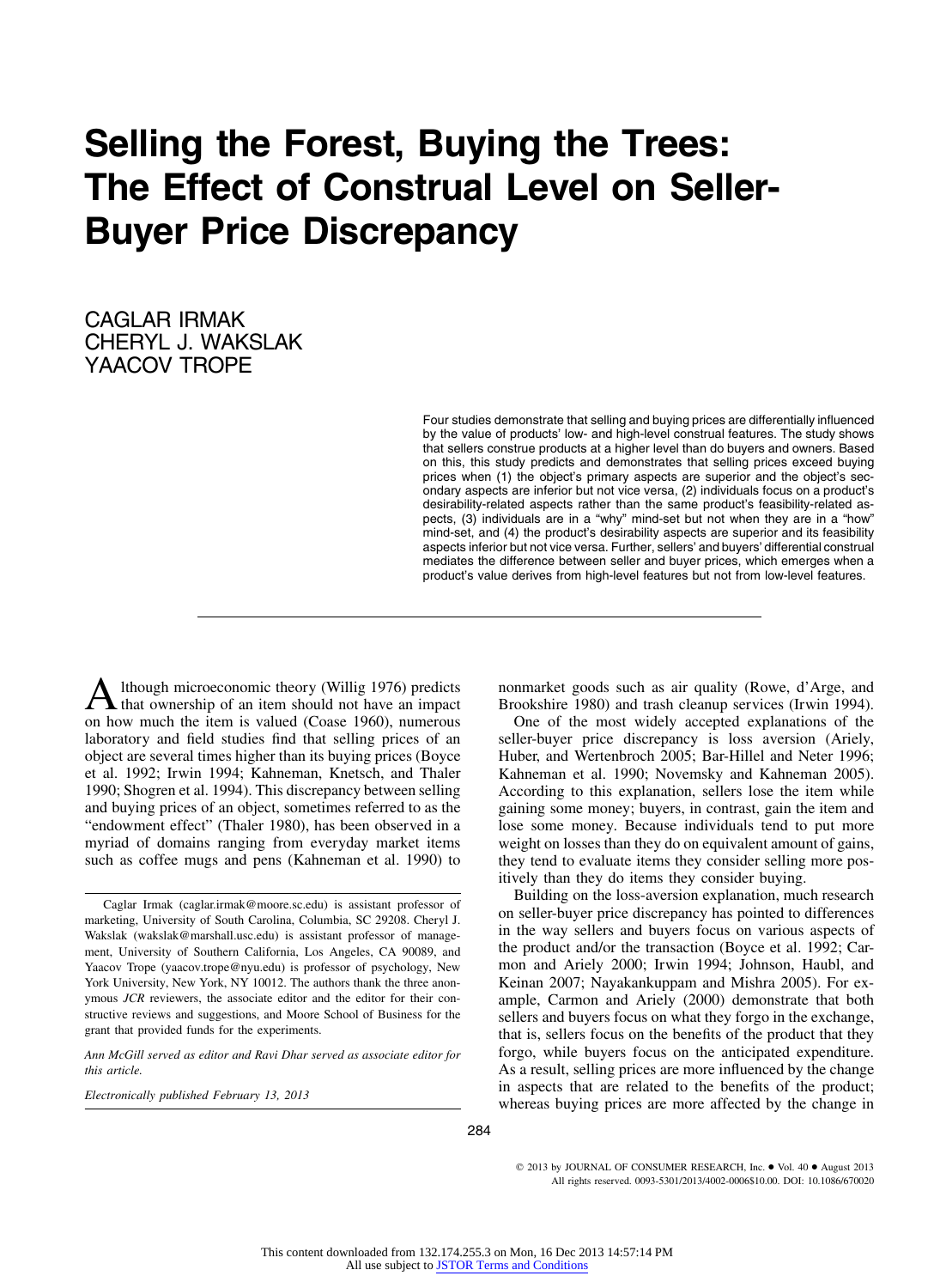expenditure-related aspects of it. Other research has pointed to additional aspects of an item that are more likely to be focused on by sellers than buyers, and whose presence can therefore exacerbate buyer-seller discrepancy. For example, Boyce (1992) and Irwin (1994) suggest that sellers increasingly focus on an item's morally relevant attributes that are hard to substitute, and that this leads to greater seller-buyer discrepancies for items with salient moral attributes.

Building on this body of research, in the present research we use construal level theory (CLT; Trope and Liberman 2003) to seek further insight into the process through which sellers' and buyers' focus diverge, which influences the magnitude of seller-buyer discrepancy. CLT distinguishes between two forms of representation: high-level construals, abstract representations that capture the desirability-related, core, central aspects of items and events, and low-level construals that are related to feasibility, rich in detail, but do not strongly discriminate what is primary over what is secondary (see Trope, Liberman, and Wakslak [2007] for a review). Importantly, construal level has been shown to influence judgments of value (Monga and Bagchi 2012; Yan and Sengupta 2011). For instance, construal level affects the weight accorded to primary and secondary product features (Trope and Liberman 2000) as well as desirability and feasibility aspects of products (Dhar and Kim 2007); as a result, when a product is represented by high-level construals, aspects that are related to its primary features or its desirability (i.e., why would I want to have this product?) become more salient and influential in product evaluation. In contrast, low-level construal of a product makes aspects that are relevant to its secondary features or its feasibility (i.e., how do I use this product?) relatively more salient and increasingly influential in driving product evaluation.

In the current work, we investigate the way in which mental representations of products change depending upon whether one is buying a product or selling a product, and how this change influences sellers' and buyers' focus and, through this, their assignment of value. Our general contention is consistent with earlier research on seller-buyer price discrepancies that has argued for a differential focus of sellers and buyers. Our main contribution is that we situate our predictions within a larger framework that adds insight into the process by which such differential focus occurs. Specifically, we contend that due to the difference in their construal level of the objects, sellers overweight high-level construal aspects of the object while buyers increasingly weight low-level construal aspects. As a result, seller prices eclipse buyer prices to a greater degree when the item is superior on high-level construal aspects than when it is superior on low-level construal aspects. In what follows, we first discuss how and why construal level of an object might differ between its sellers and buyers and then focus on the impact of such a difference for selling and buying prices.

# **SELLING THE FOREST, BUYING THE TREES**

Our main contention in the current research is that sellers construe an object being traded at a higher level than do buyers. For buyers, it makes sense to think concretely about the experience of oneself owning and using the product and to set a value on that experience. Sellers, in contrast, will no longer themselves be users of the product, and so their conceptualization of the product should tend to be more abstract. Imagine, for instance, you bought a concert ticket and due to a conflict in your schedule you need to sell the ticket. It makes sense for you to construe the concert at a higher level, thinking about the why-aspects of the concert (e.g., a great band performance) when setting the price of the ticket, rather than focusing on the lower level construal features such as the distance of the concert hall from your home. After all, because you will not actually be using the ticket, the feasibility aspects of driving to the concert hall and finding a parking spot should no longer be salient. On the other hand, a buyer needs to weigh both the band's performance and the ways of arriving at the concert hall when making the purchase decision. More generally, while sellers of a product, who will not be users of it, may focus on the end-state generated by the product (e.g., enjoyment of the concert), buyers, who contemplate using the product, are likely to focus on both the end-state and the ease or difficulty of reaching the end-state (e.g., ways of arriving at the concert hall).

Recent support for this contention comes from research examining how construal-level is affected by whether someone evaluates a product for themselves or for another person (Hamilton and Thompson 2007). Individuals think about an item in a higher-level fashion when they evaluate a product for others as a gift than when they evaluate the item for themselves; as a result, evaluating an item for someone else (vs. for oneself) leads to a greater focus on desirability aspects and a lesser focus on feasibility aspects (see also Baskin et al. 2012). We argue, similarly, that because selling facilitates the process of evaluating a product for others, sellers should develop more abstract object representations, focusing on an item's key, defining features more than do buyers who evaluate the item for themselves.

This perspective is also consistent with some prior research and theorizing on seller-buyer discrepancy. For example, as we mentioned earlier, Irwin (1994) finds that sellers are especially attuned to moral/environmental aspects of items (leading to greater seller-buyer discrepancy for items with strong moral content), presumably because selling implies greater responsibility due to the difficulty in replacement of such attributes (Hanemann 1991). She argues that this pattern is consistent with Tversky et al.'s (1988) prominence hypothesis, wherein "some valuation modes (in this case, selling modes) encourage more weighting of the most prominent attribute (in this case, moral concerns)" (Irwin 1994, 453). Moving beyond moral concerns, our current approach explores the more general (but heretofore unex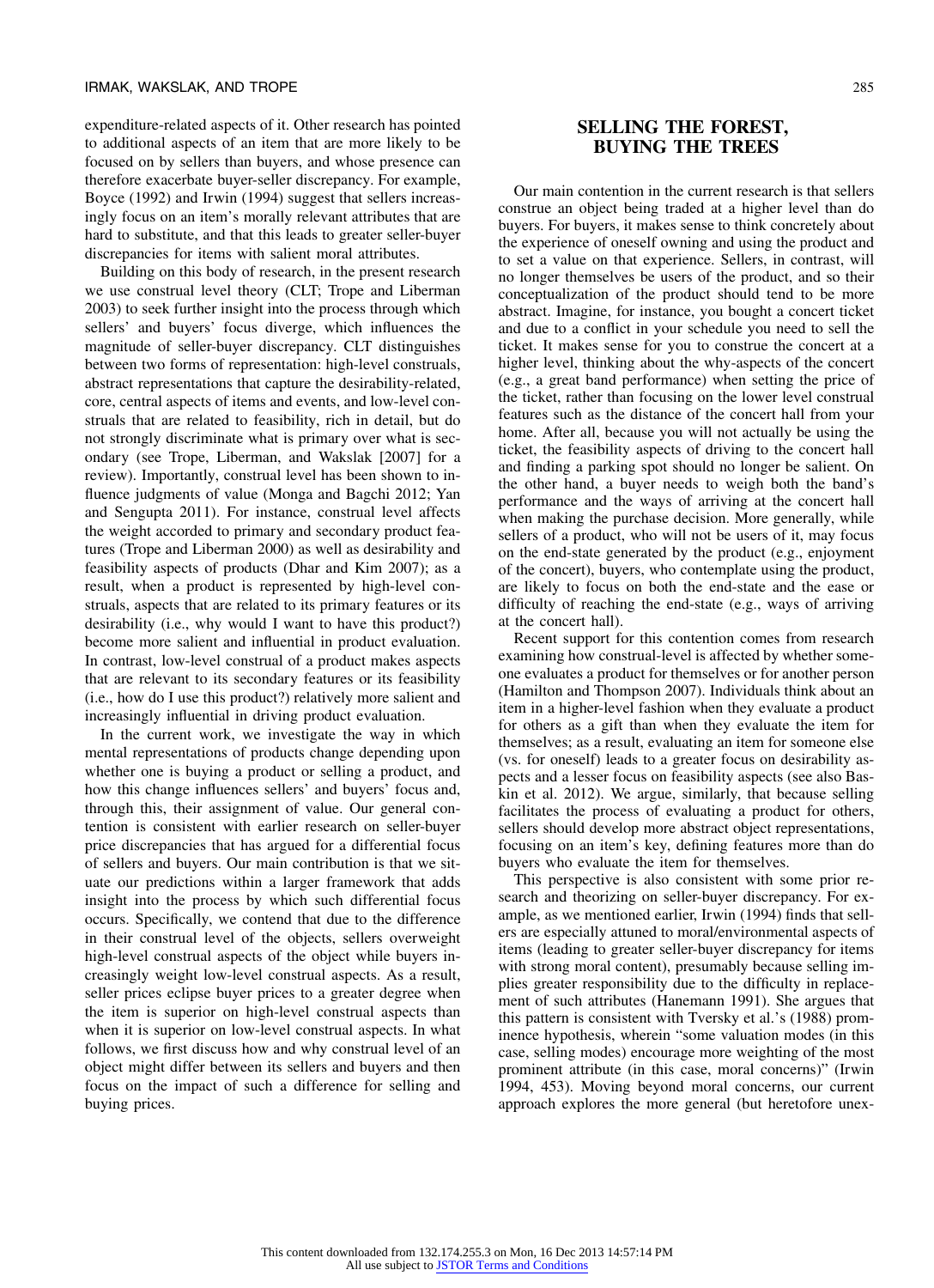plored) speculation invoked by Irwin (1994) that sellers will focus on attributes that are most important and defining. Further, we ground this prediction in a broad theoretical framework that links abstract representation to a focus on defining superordinate attributes and argues that such representations should be triggered when an item is unlikely to be used by the evaluator.

To summarize the above discussion, we expect to see a relationship between selling and buying and construal such that products will be construed at a higher level when they are considered as items to be sold than when they are considered as items to be bought. Furthermore, this hypothesis leads to a set of additional predictions regarding the sellerbuyer price discrepancy, which we discuss next.

# **THE EFFECT OF CONSTRUAL LEVEL ON SELLER-BUYER PRICE DISCREPANCY**

If sellers represent items at a higher level of construal, we would expect high-level construal features of the products (e.g., defining aspects such as those that are desirabilityrelated or related to primary aspects of an item) to have a greater influence on sellers' product valuations than lowlevel construal features (e.g., feasibility-related and secondary aspects). Buyers, however, who generally focus on both high-level and low-level construal aspects, should increasingly incorporate the value of low-level construal features into their overall item evaluations. Thus, seller-buyer price discrepancy (i.e., higher selling prices than buying prices) should be exacerbated when an item is superior on a highlevel construal aspect (e.g., a primary product feature) and inferior on a low-level construal aspect (e.g., a secondary product feature). However, when the product is inferior on a high-level construal aspect and superior on a low-level construal aspect, we expect that this will have a larger negative impact on sellers' valuation (because they focus primarily on the high-level construal aspect) than buyers' valuation (because they focus also on the low-level construal aspect), and, accordingly, that this will result in a relatively smaller difference in selling and buying prices.

Furthermore, because sellers are particularly sensitive to high-level construal features, which are the primary conveyers of an item's value to them, making sellers focus on low-level over high-level features (even when both are positive) should dilute their valuation of the item. This should not be the case for buyers, for whom low-level and highlevel features are both similarly important. Thus, buyers' valuation will not significantly change with their focus on low- or high-level features. Seller-buyer price discrepancy should therefore be ameliorated when participants in an exchange situation are prompted to focus on low-level features and exacerbated when participants are prompted to focus on high-level features.

It is important here to point out that our predictions are not inconsistent with the findings of those previous studies that used everyday products to examine seller-buyer price discrepancies. Specifically, the stimuli used and the procedures employed in many previous investigations have generally invited participants to evaluate the items based on their primary, desirability-related aspects, rather than on their secondary, feasibility-related aspects. For example, in a classic demonstration Kahneman et al. (1992) used mugs and pens as the items to be traded. Such simple items with few features have positive primary aspects, but do not present secondary aspects on which participants can base their evaluations. Thus, findings of a strong seller-buyer discrepancy with such items are consistent with our current suggestion that the discrepancy is most strong when value derives from high-level construal characteristics of the focal object (which are emphasized in seller's high-level representations). Supporting this argument, a stronger endowment effect was found for university insignia mugs (which are particularly appealing to sellers as the university's logo is an identity-related feature, which is emphasized in a highlevel construal representation; Kivetz and Tyler 2007) than for plain white mugs (Gail 2004).

In the present research, we thus examine the seller-buyer price discrepancies not only for products that have been extensively used in previous studies (e.g., coffee mugs) but also for products that explicitly contain both high-level and low-level construal features. First, in study 1, we verify our underlying assumption that sellers construe products at a higher level of construal than do buyers. Having established this difference in construal, we then examine selling and buying prices for objects with varying values of high and low-level features. In studies 2 and 4 we present participants with options with positive high-level features and negative low-level features, or vice versa, and examine consequent pricing decisions of buyers and sellers. In study 3, we use a somewhat different approach, manipulating the focus of sellers and buyers without changing the description of the objects and examining whether desirability versus feasibility focus changes selling and buying prices of the same object. Because a focus on low-level construal aspects (e.g., feasibility focus) will introduce aspects that are lower in value to sellers' valuation of the product (Irwin 1994), we expect it to decrease sellers' valuation of the product; however, it should not have this diminishing effect on buyers' prices as buyers increasingly value low-level product aspects. Finally, in study 4 we demonstrate that sellers' and buyers' differential construal mediates the effect of role on pricing, which is moderated by the value of a product's low- and highlevel construal features (i.e., feasibility and desirability aspects).

#### **STUDY 1**

The purpose of our first study was to investigate whether the mental construal of a product changes when individuals buy and sell the product. We predicted that items would be construed at a higher level when they are sold versus bought. Further, to help to substantiate our approach, we sought to investigate the construal level of owners. Owners and sellers are similar in that they both currently own the product. The key difference between them is that sellers will no longer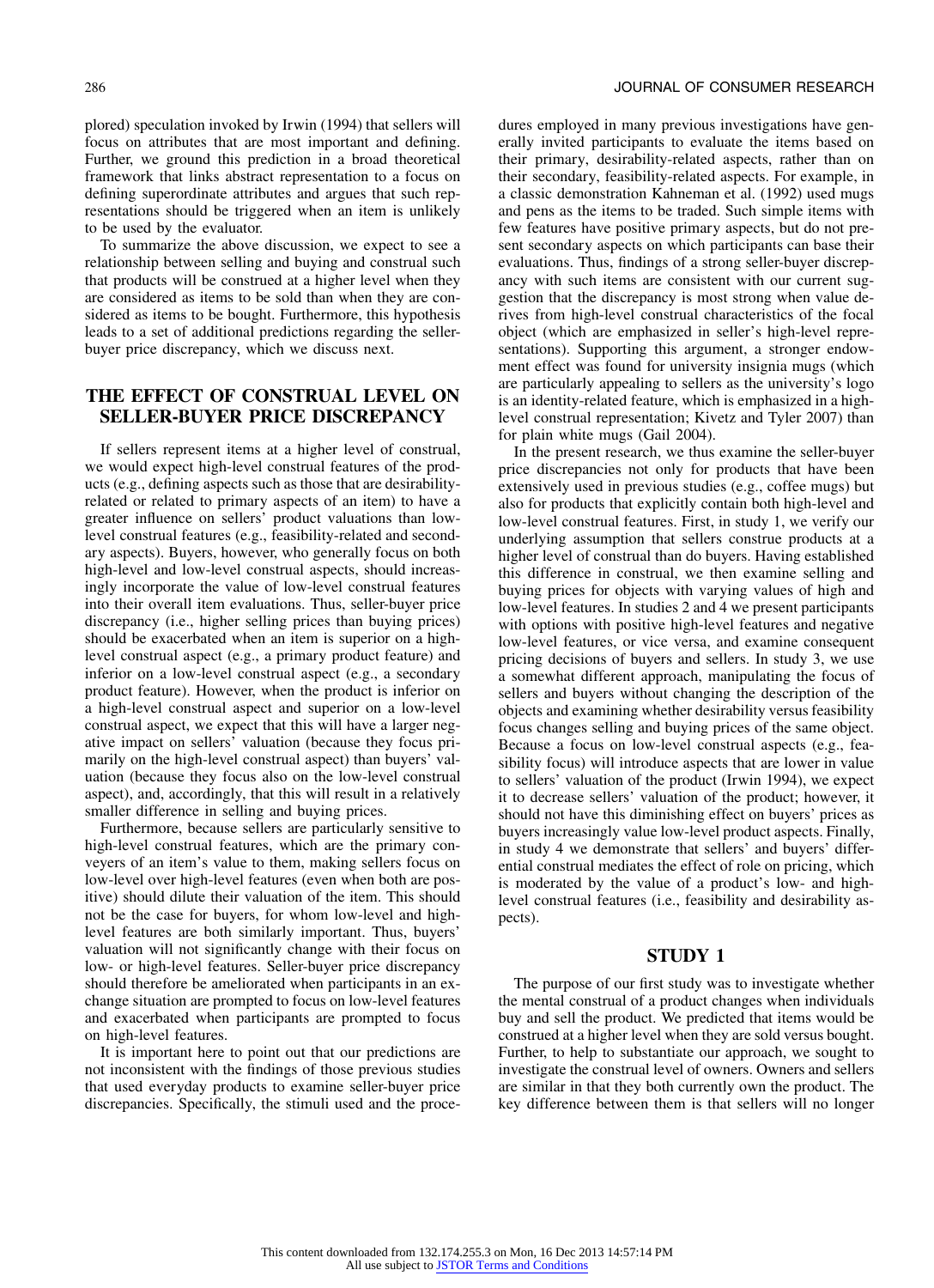themselves be users of the product and so their conceptualization of the product should tend to be abstract as they are less likely to think their own product usage. Owners and buyers, in contrast, should similarly care about their own consumption experience. They are the ones who will be using the product, so aspects of the product that are related to usage (e.g., how the product will be consumed) are important to them. Thus, an important way of supporting the current conceptualization is to examine whether owners' construal level of the product looks more like buyers' or sellers'. Because we expect that it is the contemplation of selling the product that leads one to adopt a higher-level construal perspective, we expect that owners' construal level should not mirror sellers' construal level. Rather, like buyers' construal, owners' construal level of the object should be at a lower level than that of sellers.

To examine this, we adapted an established measure of action identification (Vallacher and Wegner 1989), which reflects the tendency to identify activities in terms of either the defining, superordinate outcomes that they accomplish, or the more subordinate, concrete means by which they are carried out. Originally conceptualized as an individual difference measure, action identification has been used as one measure of context-induced construal (Fujita et al. 2006; Liberman and Trope 1998; Liviatan, Trope, and Liberman 2008; Wakslak et al. 2006). We thus expected that participants contemplating selling (vs. buying and owning) a series of items would increasingly conceptualize actions related to those items in desirability-related over feasibility-related terms.

#### Method

One hundred seventy-nine individuals, who were recruited through Amazon's Mechanical Turk (MTurk) website, participated in the study. Participants were randomly assigned to either the selling, buying, or owning condition and responded to a questionnaire that we adapted from the behavior identification form (BIF), Vallacher and Wegner's (1989) measure of action identification. An introductory page provided the following instructions:

Activities that we do with products can be identified in any number of ways. For example, consider a computer keyboard. One person might describe the behavior of using a computer keyboard as "typing a paper," while another might describe the behavior as "pushing keys." Yet another person might describe the behavior as "expressing thoughts." Following, you will find several different behaviors listed, each one associated with a particular consumer product. After each behavior will be two choices of different ways in which the behavior might be identified.

Next, participants in the selling [buying] condition read the following instructions: "We are interested in your identification of activities related to a series of products that you are considering selling [buying]. Before identifying each of the behaviors, we would like you to imagine that you are selling [buying] the related product. Imagine you have [been offered] the following products, which you are considering selling [buying]."

Participants in the owning condition read the following instructions: "We are interested in your identification of activities related to a series of products that you currently own. Before identifying each of the behaviors, we would like you to imagine that you own the related product. Imagine you have the following products under your possession."

Participants were presented with a list of items (a washing machine, a paint brush, a lock, a houseplant, a vacuum cleaner, a toothbrush, a car, and a box of cereal), each of which was associated with an activity contained on the BIF. They then identified the eight activities from the BIF that were related to these items. We used this slightly modified version of the BIF because we argue that rather than creating a high- and low-level construal mind-set, or general processing orientation, selling and buying make people construe the exchanged product at a high and low level, respectively. We therefore selected items from the BIF that could be linked in a straightforward way to objects that people could consider selling or buying. For example, one item on the BIF is "eating" (chewing and swallowing vs. getting nutrition); we therefore had people consider a box of cereal and to choose between descriptions for "eating the box of cereal" by selecting one of the two BIF choices for eating (i.e., chewing and swallowing vs. getting nutrition). Preference for the low-level, feasibility-related identification for an item was coded as a 0, whereas preference for the high-level, desirability-related identification was coded as a 1. Finally, participants responded to a question regarding how they currently feel  $(1 = \text{very sad}, 7 = \text{very happy})$  followed by demographics questions. Seven participants indicated that their first language is not English and were thus dropped from the data set (although including these participants in the analyses does not significantly change the results).

## Results and Discussion

We conducted a repeated measures logit model using the GENMOD procedure in SAS with selling/buying/owning condition as the between-subjects and items as the withinsubjects independent variables and action identification as the dependent variable. We also added mood as a covariate to the model as those in the owning condition reported a more positive mood than those in the selling and buying conditions. The results showed that, as predicted, participants in the selling condition had stronger preferences for high-level action identifications  $(M = .74)$  than those in the buying condition ( $M = .63$ ;  $z = -2.17$ ,  $p < .05$ ) and in the owning condition ( $M = .62$ ;  $z = -2.55$ ,  $p < .05$ ). There was no significant difference between buying and owning conditions  $(z = .45, p > .60)$ . These results support our underlying assumption that individuals who imagine they are selling an item represent related activities at a higher level than those who imagine buying or owning the item.

In the following studies we aim to show implications of this difference in construal for selling and buying prices. If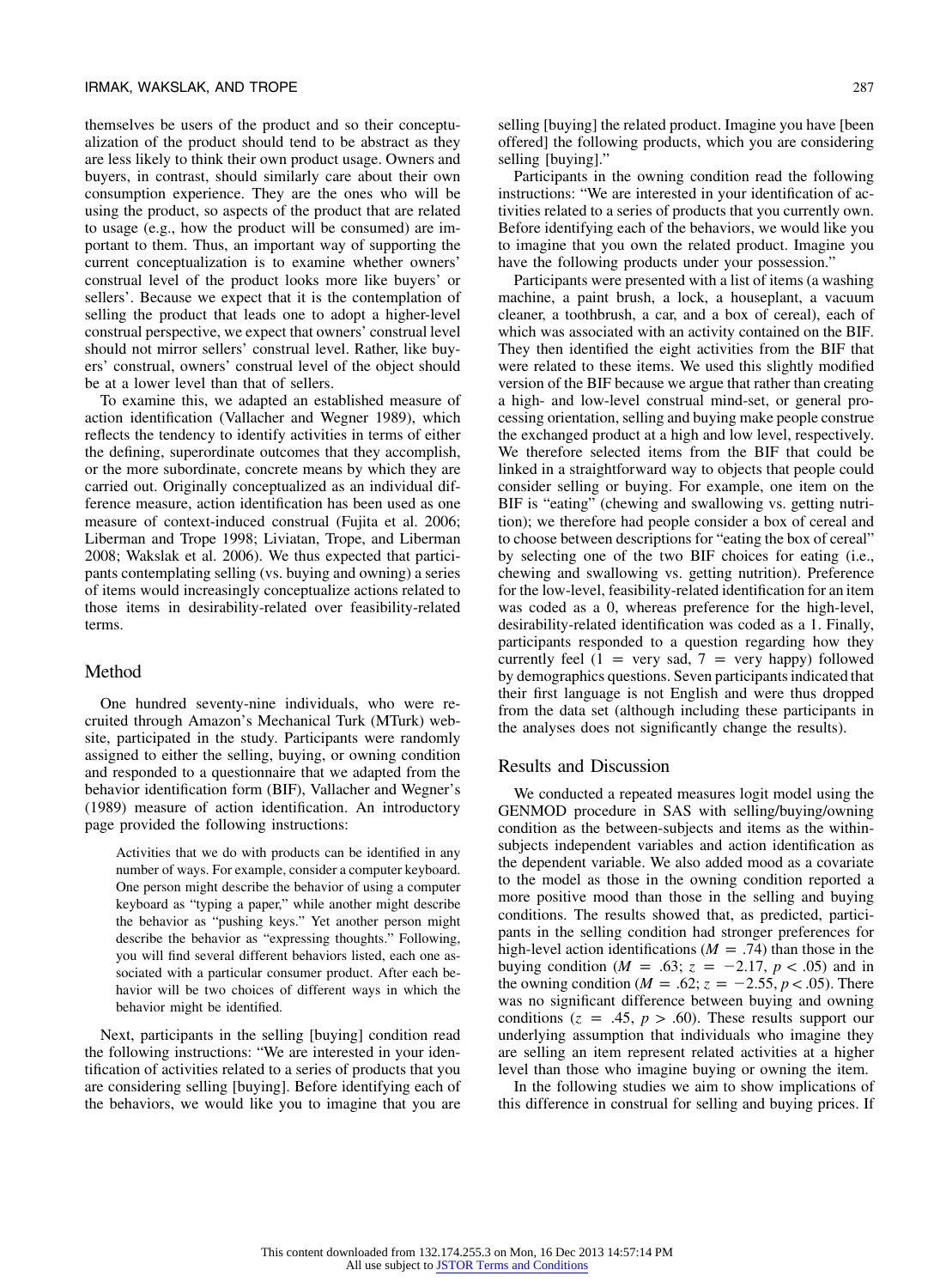sellers construe items at a higher level than do buyers (as we found in this study), then describing aspects of the product that relate to its high-level construal as inferior should attenuate the discrepancy between selling and buying prices. To examine this proposal we presented participants of the next study with products that are positive in terms of primary (goal-relevant, high-level construal) features but less positive in terms of secondary (goal-irrelevant, low-level construal) features, or products that are positive in terms of primary features but less positive in terms of secondary features. We expect to find higher selling prices than buying prices only in cases where the positive aspect of the items is a high-level construal feature.

## **STUDY 2**

Study 2 was designed to examine whether the way the object is described by its primary (goal-relevant) and secondary (goal-irrelevant) features has an effect on sellerbuyer price discrepancy. Specifically, we described the product as either superior on a primary feature and inferior on a secondary feature or superior on a secondary feature and inferior on a primary feature. We expect to observe higher seller prices than buyer prices when the object is superior on the primary aspect and no difference in seller and buyer prices when the object is superior on the secondary aspect. In addition, in the current study we test the differential impact of these different aspects on selling and buying prices by explicitly asking respondents to report the impact of primary and secondary item aspects on the prices that they set. We expect sellers, but not buyers, to report being more influenced by primary aspects than by secondary aspects.

#### Method

Sixty undergraduate students at Baruch College participated in the study for partial fulfillment of course requirements. Participants were randomly assigned to each of the four different conditions. In each condition, they were presented with a brief description of a camera. The camera was described by its primary and secondary aspects (either superior on the primary aspects and inferior on the secondary aspects; or inferior on the primary aspects and superior on the secondary aspects), where primary aspects were related to the goal of the individual who owns or considers owning the camera, and secondary aspects are irrelevant to the goal. Then, depending on the role condition they were assigned to, participants provided their maximum buying or minimum selling prices. Thus, the study had a 2 (role: buyer vs. seller) x 2 (feature: primary aspect superior, secondary aspect inferior; primary aspect inferior, secondary aspect superior), between-subjects design. The two versions of the description [with selling condition in brackets] are presented below:

Imagine that you want to buy [you have] an advanced camera for taking artistic pictures. You have been offered a camera, which [Your camera] has only some of the sophisticated features that an art photographer needs. However, the camera is compact and light, so it is easy to carry around with you.

Imagine that you want to buy [you have] an advanced camera for taking artistic pictures. You have been offered a camera, which [Your camera] has all of the sophisticated features that an art photographer needs. However, the camera is a little bulky and heavy, so it is not easy to carry around with you.

Next, those in the buying [selling] condition provided their maximum buying [minimum selling] prices by responding to the following question: "Considering that similar cameras are sold in the range of \$400–\$1000, if you were to buy this camera [if someone who is looking to take artistic pictures wants to buy your camera], how much would your maximum [minimum] price be? \$

Finally, all participants responded to two questions. The first question assessed the extent to which the buying/selling price set by the participant was affected by the primary features of the camera ("How much was the price you set affected by the features of the camera?" (1) not at all, (10) very much), and the second question assessed the extent to which the price was affected by the secondary features of the camera ("How much was the price you set affected by the weight and size of the camera?" (1) not at all, (10) very much).

## Results and Discussion

In order to test our prediction, we conducted an ANOVA with role and feature conditions as the independent variables and the price of the camera as the dependent variable. The results showed a main effect of role  $(F(1, 56) = 14.34, p <$ .001), indicating that selling prices  $(M = $752)$  were higher than buying prices ( $M = $576$ ), a main effect of feature ( $F(1,$  $56$ ) = 5.67,  $p < .05$ ), indicating that the camera superior on the primary aspect was priced higher  $(M = $694)$  than the one superior on the secondary aspect  $(M = $605)$ , and a significant interaction of role and feature  $(F(1, 56) = 4.36,$  $p < .05$ ), demonstrating that selling prices were higher than buying prices when the camera was described as superior on the primary aspect and inferior on the secondary aspect  $(M_{\text{selfer}} = $839; M_{\text{burger}} = $581; p < .0001$ , whereas there was no significant difference between selling and buying prices when the camera was superior on the secondary aspect and inferior on the primary aspect ( $M_{\text{selfer}} = $650; M_{\text{lower}} =$ \$572;  $p = .24$ ; see fig. 1).

Next, we examined participants' reports of the impact the primary and secondary features had on their price decisions using a  $2 \times 2$  mixed design ANOVA with role (buyer vs. seller) as a between-subjects factor and the type of feature under consideration (primary vs. secondary) as a withinsubjects factor. Results showed that, overall, participants' pricing decisions were more affected by primary features than secondary features ( $M_{\text{primary}} = 7.97$ ;  $M_{\text{secondary}} = 7.22$ ;  $F(1,$ 58) = 2.90,  $p = .09$ ). As expected, however, this effect was qualified by a marginal two-way interaction between the feature under consideration and role condition  $(F(1, 58) = 3.30,$  $p = .07$ ), indicating that the weight given to primary and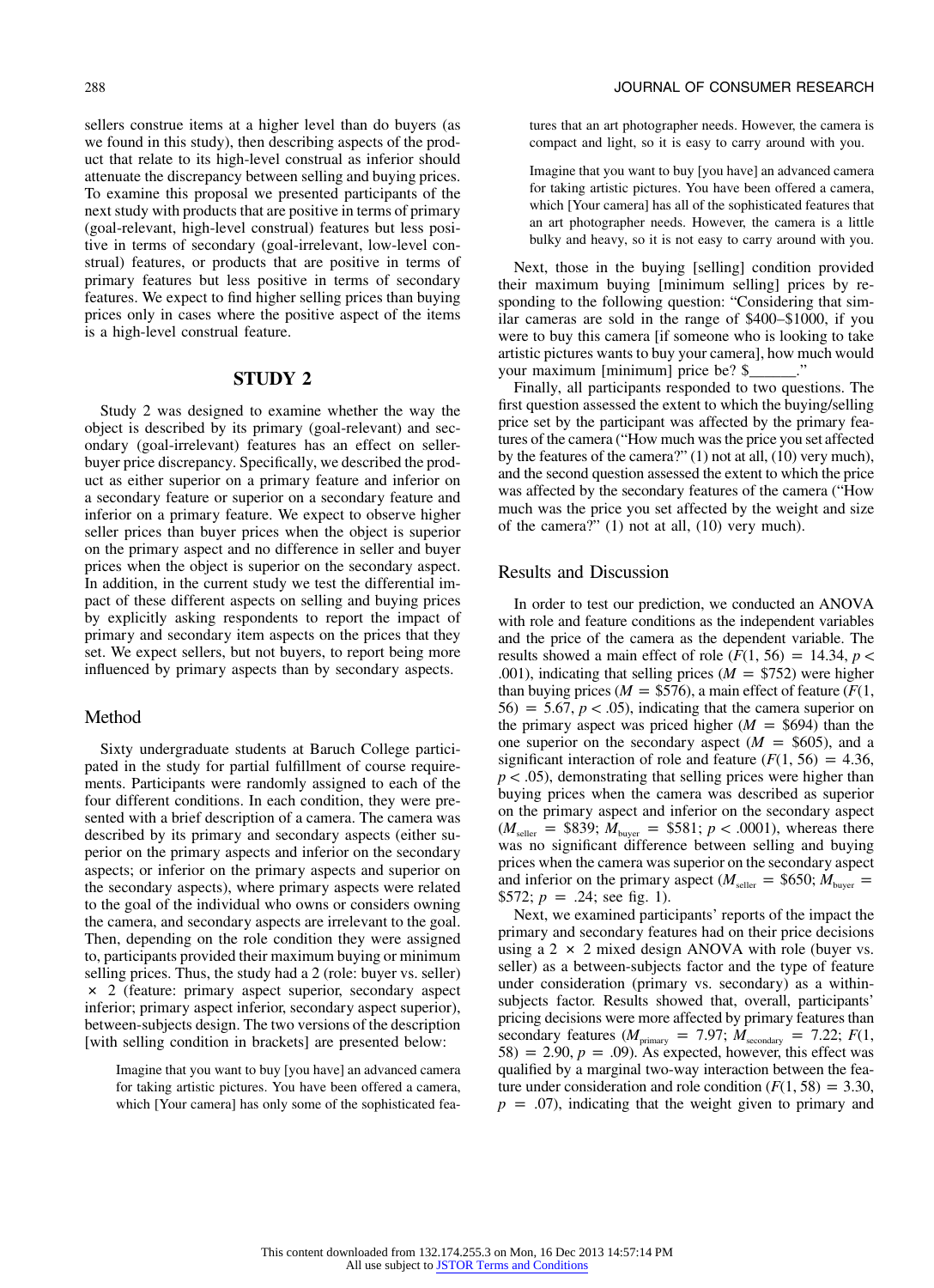#### **FIGURE 1**

SELLING AND BUYING PRICES OF A CAMERA AS A FUNCTION OF PRODUCT ASPECTS (STUDY 2)



secondary features may differ for sellers and buyers. Across feature conditions, while selling prices were significantly more affected by the primary features  $(M = 8.54)$  than secondary features ( $M = 6.73$ ;  $p < .05$ ), buying prices were equally affected by primary and secondary features  $(M_{\text{primary}})$  $p = 7.53$ ;  $M_{\text{secondary}} = 7.59$ ; NS). Thus, the results extend the findings of Irwin (1994) and seem to support our explanation that selling (vs. buying) prices are influenced more by primary features, leading sellers to set higher prices when the primary features are superior.

The results of this study thus demonstrated a discrepancy between seller-buyer prices when the object was superior on the primary aspect and inferior on the secondary aspect, while no such effect was observed when the object was superior on the secondary aspect and inferior on the primary aspect. Further, results regarding the effects of object's primary and secondary aspects on pricing decisions supported the idea that while value of an object for a seller comes mainly from the primary aspects of the object, secondary aspects of an object are as valuable as primary aspects to buyers.

Although we manipulated the valence of an item's highlevel and low-level aspects in this study, many times products are similarly positive in terms of high-level and lowlevel construal aspects. Given the current results that show that sellers, as opposed to buyers, are overweighting the primary (i.e., high-level construal) aspects of the product, shifting sellers' focus away from high-level toward lowlevel construal aspects may decrease their valuation of the product. Specifically, a focus on low-level construal features will introduce aspects that are lower in value to sellers' valuation of the product, diluting the value of the product by introducing lower valued features into their valuation (Anderson 1965; Eagly and Chaiken 1993; Yadav 1994). Buyers, on the other hand, naturally attend to high *and* lowlevel construal features and increasingly value low-level construal aspects of the product; as a result, such a change in focus may not influence, or may even increase, their product valuation.

We tested this proposition in two studies (studies 3A and 3B). In study 3A we explicitly instructed sellers and buyers to focus on desirability or feasibility aspects of the product. In study 3B we manipulated their mind-set such that they valuated the product when they were either in a why (highlevel construal) or in a how (low-level construal) mind-set. We expected to observe the discrepancy between selling and buying prices only when participants are made to focus on desirability aspects of the product (study 3A) or when they are in a "why" mind-set (study 3B).

## **STUDY 3A**

#### Method

Ninety-two undergraduates at Baruch College participated in the study for partial fulfillment of course requirements. The study had a 2 (role: buyer, seller)  $\times$  2 (focus: desirability, feasibility) between-subjects design. Participants were randomly assigned to either buyer or seller condition and presented with a business website membership scenario. The scenario described the product as superior both on the desirability dimension and on the feasibility dimension. The two versions of the scenario [with selling condition in brackets] are as follows:

Imagine that you have been offered [have] a monthly subscription to an online business news website. The website has great articles and industry information that match your professional interests. It has an added focus on the areas of business that are of interest to you. The website is really fast in terms of download time and is very well designed such that you can quickly figure out the sections that have articles of your interest.

After reading the scenario, participants in the desirability focus condition received the following instructions: "Now we want you to ask yourself the question: 'Does the information content on the website match your professional interests?'" Those in the feasibility focus condition, on the other hand, received the following instructions: "Now we want you to ask yourself the question, 'Is it convenient, easy, and efficient to find information on this website?'"

Next, those in the buyer condition [seller condition] provided their maximum buying [minimum selling] prices by responding to the following question: "After thinking about the above question, if you were to buy [sell] this subscription, how much would your maximum [minimum] price be?  $\sin \theta$  /month."

#### Results and Discussion

In order to test our prediction, we conducted an ANOVA with role and focus conditions as the independent variables and the price of the subscription as the dependent variable.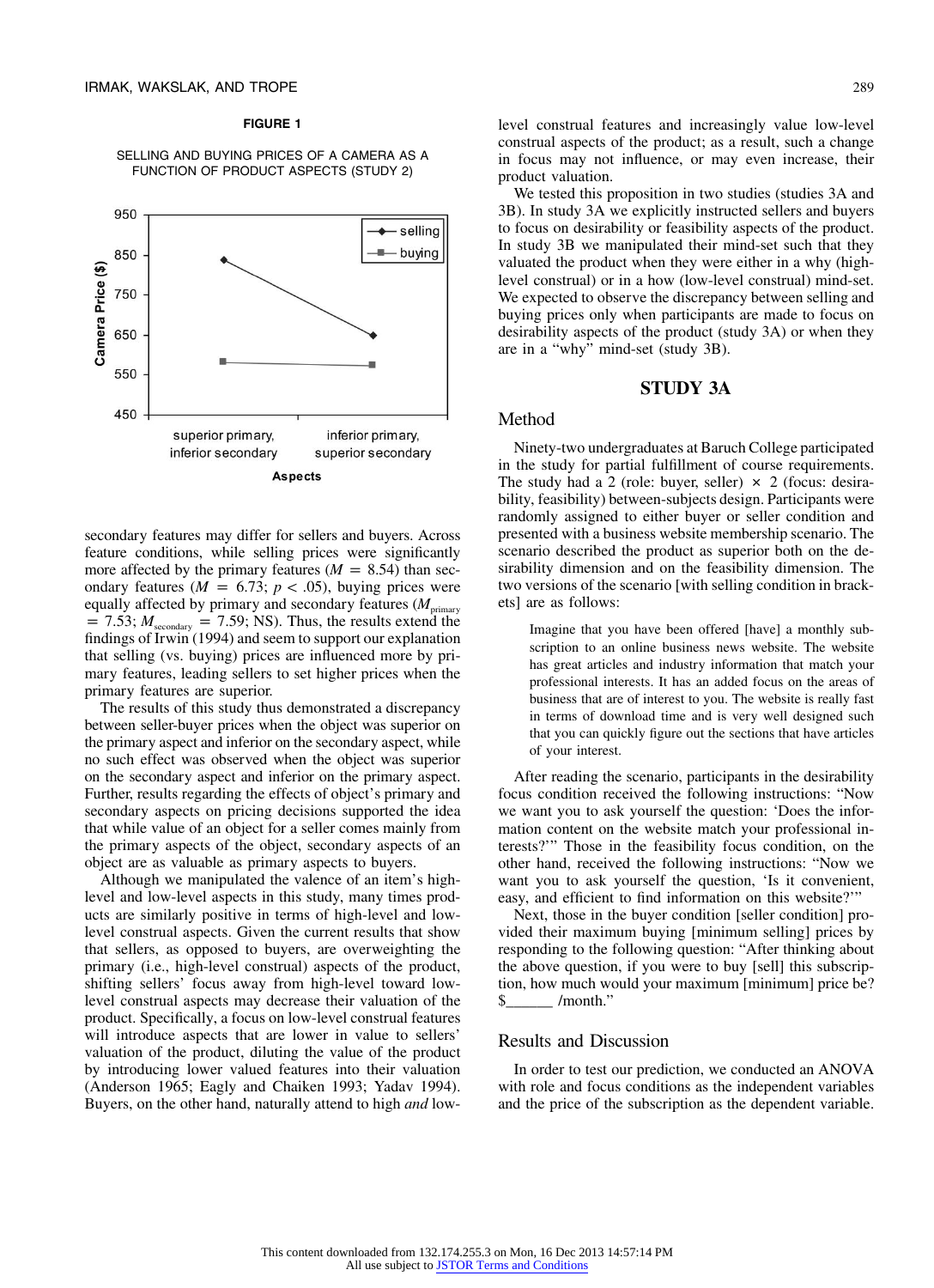The results showed a main effect of role  $(F(1, 88) = 4.92$ ,  $p < .05$ ), indicating that selling prices were significantly higher than buying prices ( $M_{\text{selfer}} = 32.3$ ;  $M_{\text{burger}} = 17.9$ ) and a significant interaction of role and focus  $(F(1, 88))$ 3.90,  $p = .05$ ). As predicted, simple contrasts revealed that selling prices were significantly higher than buying prices when participants focused on desirability aspects of the product ( $M_{\text{seller}} = 41.3$ ;  $M_{\text{burger}} = 15.2$ ;  $p < .01$ ), and there was no significant difference between selling and buying prices when participants focused on feasibility aspects of the product  $(M_{\text{selfer}})$  $p = 22.9; M_{\text{buser}} = 21.4, p > .80; \text{see fig. 2}.$ 

## **STUDY 3B**

Study 3B expands on study 3A in two ways: first, we manipulate participants' feasibility versus desirability focus through a "why" versus "how" mind-set prime instead of through direct instructions; second, we investigate the sellerbuyer price discrepancy using a university insignia mug—an item widely used in previous endowment effect studies. In addition, we also include a control condition in this study to investigate whether a "why" mind-set is the default that participants assume when considering selling and buying products. Participants in the control condition may evaluate the mug in the same fashion as do those in a "why" mindset, as the university insignia on the mug (a desirability aspect) should naturally dominate the identification of the mug and cue a why-oriented mind-set; indeed, this would be in line with repeated demonstrations of seller-buyer price discrepancy for this particular product.

#### Method

One hundred fifty-four undergraduate students at University of South Carolina participated in the study for partial fulfillment of course requirements. The study had a 2 (role: seller vs. chooser)  $\times$  3 (mind-set: why vs. how vs. control) between-subjects design, where participants were randomly assigned to each of the six conditions. We used a chooser, rather than buyer condition to control for the wealth position of those who were endowed with the mug and those who were not (Johnson et al. 2007; Lerner, Small, and Loewenstein 2004). Participants arrived in the behavioral lab and were told that the study involved the trading of a coffee mug. To further signify that real trade will take place during the study, the experimenter pointed to a stack of dollar bills that were placed next to coffee mugs on the reception table. Then, participants were seated at a computer terminal in a private carrel and the experimenter placed a coffee mug on the desk next to the computer the participant was working at. The coffee mug had the insignia of the university at which the study was conducted. In the seller condition, the experimenter told the participants that the coffee mug is theirs to keep and they will receive instructions on the computer regarding the mug in the following screens. Participants read the following instructions on the computer: "As a thank-you note for your participation in this study you are given a mug. The mug is yours to keep." In the chooser

#### **FIGURE 2**

SELLING AND BUYING PRICES OF A WEBSITE SUBSCRIPTION BY FOCUS CONDITION (STUDY 3A)



condition, participants were told that the following study is about the coffee mug and they read on the computer that in the following study they will be asked some questions about the mug placed on their desk. Next, participants went through either the "why" mind-set or the "how" mind-set manipulation (Freitas, Gollwitzer, and Trope 2004; Liberman et al. 2007) or continued with the study without any mind-set manipulation (control condition). The mind-set manipulation was ostensibly presented as a pretest for a study on construction of narratives, which examines how people interpret different events they read about and what general impressions are created by different narratives. Participants read a series of one-sentence scenarios on the computer (e.g., "Jason is considering learning to play the piano"). After each sentence, those in the "why" mind-set condition were asked why the person in the scenario is acting the way he/she is acting (e.g., "Please describe why you think Jason would do that"). Those in the "how" mind-set were asked how the person can perform the behavior described in the scenario (e.g., "Please describe how Jason would do that"). Participants responded to six such scenarios and questions. After responding to these questions participants were thanked for participating in this section of the day's session and asked to click continue to the next study.

Upon completion of the mind-set manipulation those in the seller condition received instructions on the computer that they now have the opportunity to trade their mug for some money. Those in the chooser condition were instructed that they now have the opportunity to get the mug on their desk or get some money. Then, participants were asked to respond to a series of pricing questions adapted from Kahneman et al. (1990). Specifically, participants in the seller condition were asked to indicate whether they prefer to sell or keep the coffee mug at each of the 40 different dollar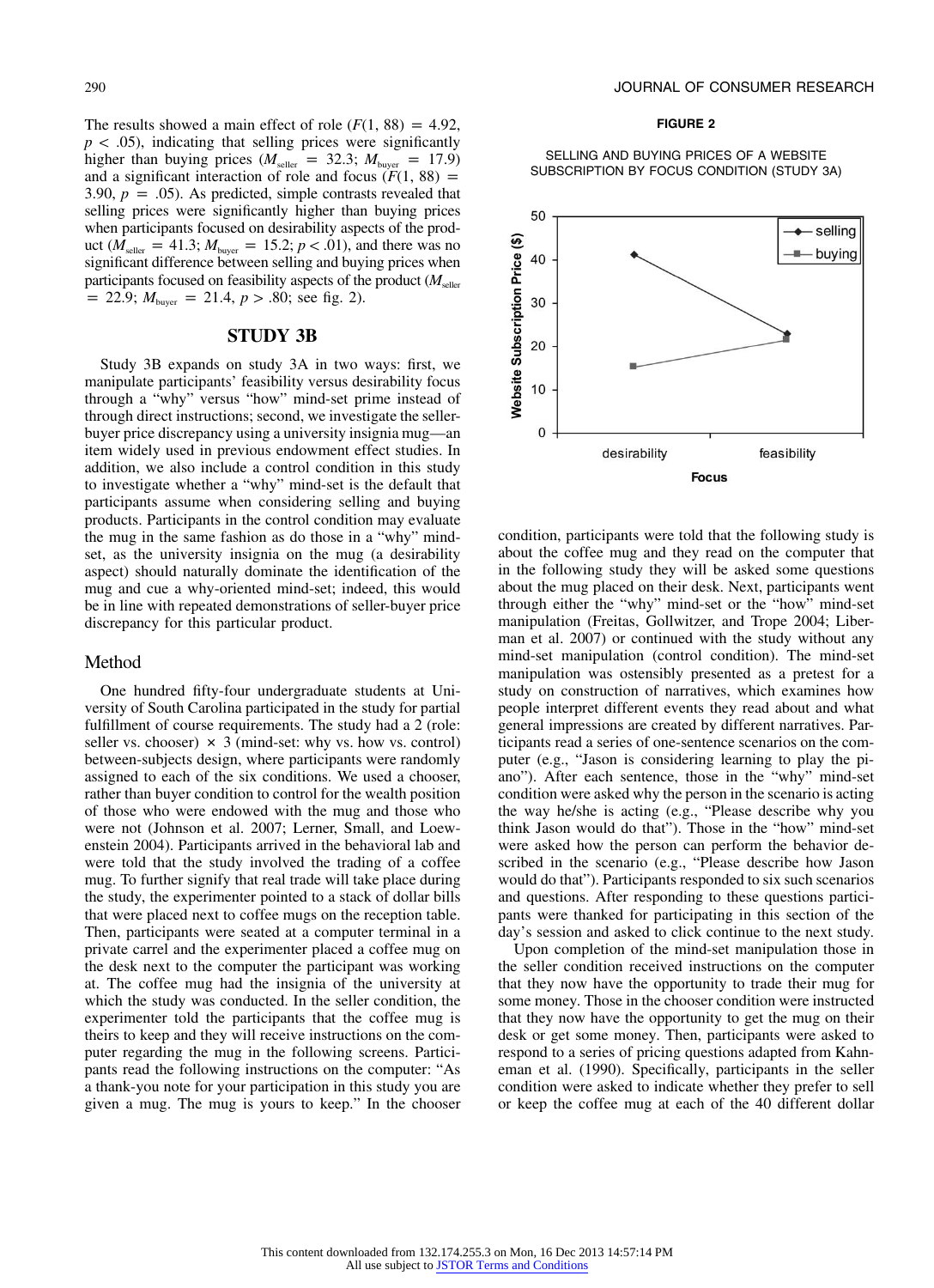amounts starting at \$.25 and ending at \$10.00 with \$.25 increments. Participants in the chooser condition were asked to indicate whether they prefer to receive the coffee mug or receive the amount of money at each of the 40 different dollar amounts. Further, in line with prior research on the endowment effect (e.g., Loewenstein and Issacharoff 1994), participants in the chooser [seller] condition read the following instructions:

We have predetermined a money amount for the mugs. The amount is written on a slip of paper in the envelope on the experimenter's table. When you have completed the study, the amount will be revealed to you. If you specified below that you would prefer to take the money amount we reveal then we will give you the money [If you specified below that you would prefer to sell the mug for the money amount we reveal then you will give up the mug and we will give you the money]. If you specified that you would prefer to take the mug over the amount we reveal, then you will take the mug [If you specified that you would prefer to keep the mug over the amount we reveal, then you will keep the mug]. Note that your choices below will not affect the amount written in the envelope. Therefore, it is in your interest to indicate what the mug is truly worth to you. All trades will take place immediately at the end of the study.

After indicating whether they prefer to sell or keep the coffee mug (choose to take the mug or the money) at each of the 40 different dollar amounts, all participants were asked how they currently felt  $(1 = \text{very sad/in a very bad})$ mood/very tired/very bored,  $7 = \text{very happy/in a very good}$ mood/very energetic/very involved). These items were averaged to form a composite measure of mood ( $\alpha = .83$ ). Then, participants reported how often they use a coffee mug  $(1$  = never use it, 5 = use it all the time), their age, and their gender.

Upon completion of the study, the experimenter approached the participant and opened an envelope that contained a slip of paper showing the specified price of the mug (this price was \$6, which was the price of the mug at the university bookstore). In the seller condition, if the price the participant indicated to sell the mug was higher than \$6, the participant kept the mug. If the price was equal or lower than \$6, then the participant gave the mug to the experimenter and received \$6 in return. In the chooser condition, if the price the participant indicated to choose the money over the mug was higher than \$6, the participant kept the mug. If the price was equal or lower than \$6, then the experimenter took the mug back and paid \$6 to the participant.

## Results and Discussion

To test our prediction, we conducted an ANOVA with role and mind-set as independent variables and the price of the mug as the dependent variable. Results showed a significant main effect of role  $(F(1, 148) = 17.56, p < .0001)$ , indicating that selling prices  $(M = $6.10)$  were higher than

choosing prices  $(M = $4.35)$  and a significant interaction of role and mind-set  $(F(2, 148) = 3.23, p < .05)$ , demonstrating that selling prices were higher than buying prices in the control condition ( $M_{\text{seller}} = $6.21; M_{\text{chosen}} = $4.26;$  $p < .01$ ) as well as when the participants were in the "why" mind-set ( $M_{\text{selfer}} = $6.42; M_{\text{chosen}} = $3.93; p < .01$ ), whereas no significant difference between selling and choosing prices emerged when the participants were in the "how" mind-set  $(M_{\text{seller}} = $5.61; M_{\text{chosen}} = $4.98; p = .34)$ . Results thus replicated the pattern found in study 3A. Further, the pattern of results from the control condition replicated those of the "why" mind-set condition (see fig. 3), suggesting that individuals may naturally have approached the transaction situation in a "why" mind-set. Finally, when we included the mood and mug usage frequency measures as covariates in the model none of these were significant (all  $p > .10$ ), and the primary results did not change significantly.

This study showed that by merely changing the focus of the sellers and buyers the seller-buyer discrepancy can be mitigated. Specifically, as the source of value that sellers care about is the desirability aspects of a product, whereas buyers are sensitive to both desirability and feasibility aspects, a focus or mind-set that makes individuals attend to feasibility aspects of the product led to attenuation of the seller-buyer discrepancy. On the other hand, a focus or mindset that makes people attend more to high-level construal product aspects led to a larger seller-buyer discrepancy, mirroring results for the included control condition.

## **STUDY 4**

The goal of study 4 is to examine more directly the role of construal level in the seller-buyer price discrepancy demonstrated in our earlier studies. Although study 1 suggested that buyers and sellers differentially construe items to be traded, and studies 2 and 3 found selling and buying prices

#### **FIGURE 3**

SELLING AND BUYING PRICES OF A COFFEE MUG AS A FUNCTION OF MIND-SET (STUDY 3B)

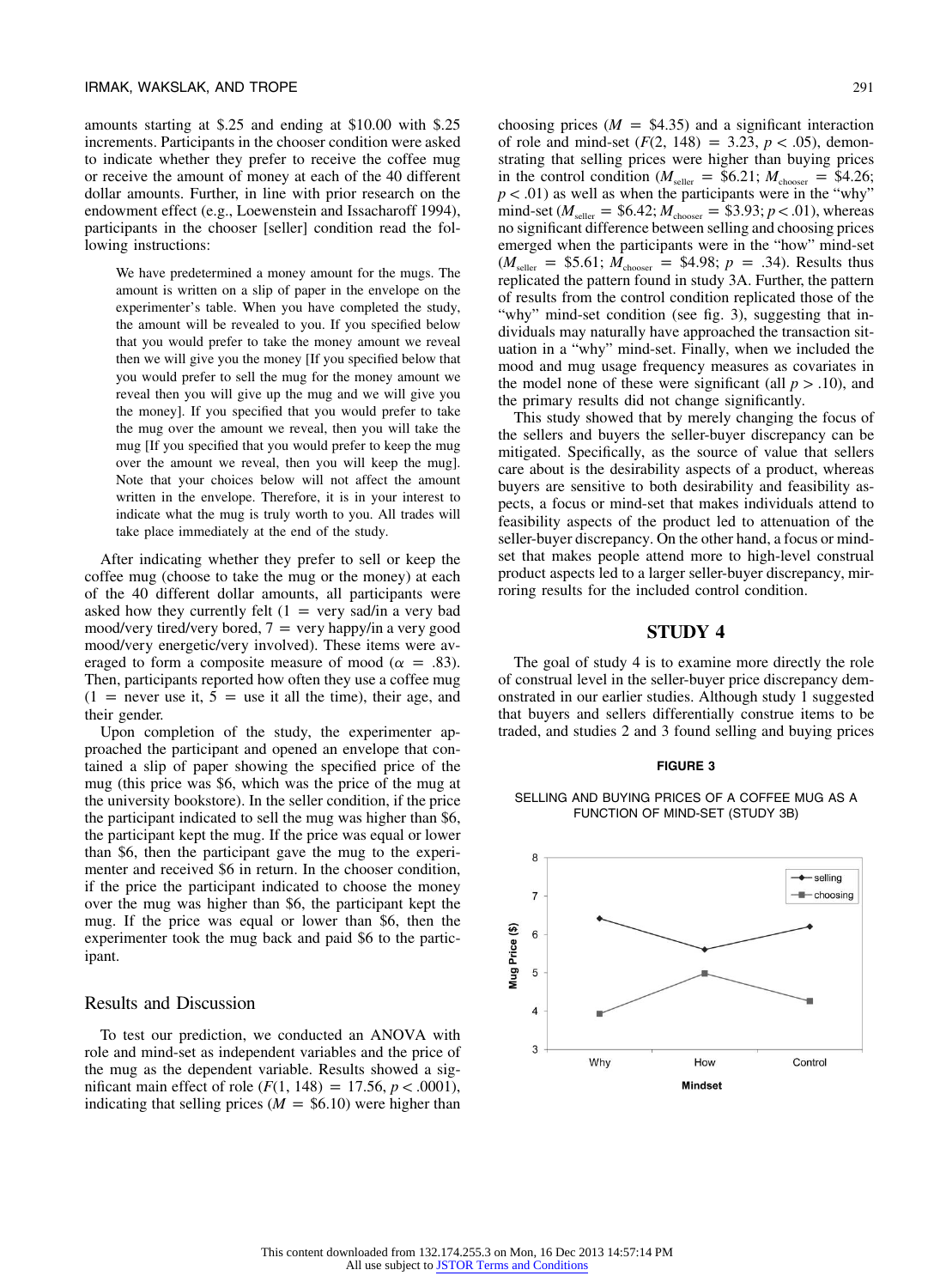consistent with a construal difference between buyers and sellers, we sought more direct evidence that construal differences between buyers and sellers were responsible for the seller and buyer price patterns we observed. To do this, we use a paradigm similar to that of study 2, where we manipulate the value of an item's desirability and feasibility aspects, including here a measure of participants' degree of high-level versus low-level construal representation and exploring whether this plays a mediational role. To manipulate the low- and high-level construal features of the object, we focused on its desirability and feasibility dimensions (Liberman and Trope 1998). Specifically, we described the product as either superior on a desirability aspect (high-level feature), and inferior on a feasibility aspect (low-level feature), or as superior on a feasibility aspect and inferior on a desirability aspect. In line with our findings in study 2, we expect seller buyer price discrepancy to be greater when the object is superior on the desirability aspect than when the object is superior on the feasibility aspect. Further, we aim to show the role of construal level in seller-buyer price discrepancy by demonstrating that construal level differences mediate the effect of buyer and seller role on pricing.

#### Method

Two hundred fifty-two individuals who were recruited through an online subject pool, Amazon's MTurk, participated in the study. Participants were randomly assigned to each of the four different conditions. In each condition, they were presented with a brief description of a performance event. The event was described by its desirability and feasibility aspects (either superior on the desirability aspects and inferior on the feasibility aspects or inferior on the desirability aspects and superior on the feasibility aspects), where desirability aspects were related to the end-results or reasons of going to the event, and feasibility aspects are related to the means of the event or how to go to the event. A separate pretest  $(n = 25)$  was conducted to ensure that aspects of the event accurately represent desirability and feasibility. In line with the description of the event used in the main study (see below), participants of the pretest were instructed to, "Consider the following event: A performance is touring the country and will be coming to your city." Participants then classified two aspects of the event regarding whether each related to desirability (how positive is the end-state) or feasibility (how pragmatic are the means of getting to the end-state). The first feature was "how popular and known for putting on a good show the performer is"  $(1 =$  feasibility,  $7 =$  desirability). The second feature was "how cumbersome it is to pick up the tickets for the show after you've reserved them"  $(1 =$  feasibility,  $7 =$  desirability). Means of both measures ( $M_{\text{performer quality}} = 6.20$ ,  $M<sub>ticket case</sub> = 2.12$ ) were significantly different from the middle point of the scale in the expected direction (performer quality:  $t = 8.52, p < .0001$ ; ticket ease:  $t = -5.40, p <$ .0001), indicating that the features can accurately be described as desirability and feasibility dimensions, respectively.

In the main study, depending on the role condition they were assigned to, participants provided their maximum buying or minimum selling prices. Thus, the study had a 2 (role: buyer vs. seller)  $\times$  2 (feature: desirability aspect superior/ feasibility aspect inferior vs. desirability aspect inferior/feasibility aspect superior), between-subjects design. The two versions of the description [with selling condition in brackets] are presented below:

Imagine that you have been offered [you have] a ticket for a performance by a well-known performer who is touring around the country and coming to your city. The performer is very popular and known for putting on an excellent show. The ticket to the event needs to be picked up at the box office on the morning of the performance, which will mean an extra, potentially time-consuming trip to get the ticket.

Imagine that you have been offered [you have] a ticket for a not-so-known performer who is touring around the country and coming to your city. The performer is not especially popular or known for putting on a particularly excellent show. The ticket to the event needs to be picked up at the box office just before the performance, which will mean that getting it will be easy and convenient.

Next, all participants responded to two questions to measure the extent to which they thought about the event in a high-level construal fashion or low-level construal fashion. High-level construal representations focus on the ends rather than means (Liberman and Trope 1998; Trope and Liberman 2010). The first question assessed the extent to which participants construe the event thinking about its how-aspects or its why-aspects ("When you think about the event ticket you consider buying [selling], do you think more about *how* one would go to the event or *why* one would like to go to the event?" Participants moved the slider on the screen to indicate their answer ( $0 =$  how to go to the event,  $100 =$ why to go to the event). The second question assessed the extent to which participants think of the process of getting to the event or the end-state of watching the event ("When thinking about the performance for which you consider selling the ticket, you can think of the *process of getting to the performance hall* (e.g., getting the tickets, getting to the show, etc.) and the *end-state of watching the event* once you are in the performance hall (e.g., experiencing the show, etc.). Which one is more in line with your thinking of the event?" ( $0 =$  the process,  $100 =$  the end-state). These two items were averaged  $(r = .30)$  to create a measure of construal level (higher level of this measure indicates a higher level of construal).

Then, those in the buying [selling] condition provided their maximum buying [minimum selling] prices by responding to the following question: "If you were to buy [sell] this ticket, how much would your maximum [minimum] price be? \$

Finally, all participants responded to an open-ended question that asked them to describe the event for which they are considering buying/selling the ticket with a few sentences. The study ended with the collection of demographic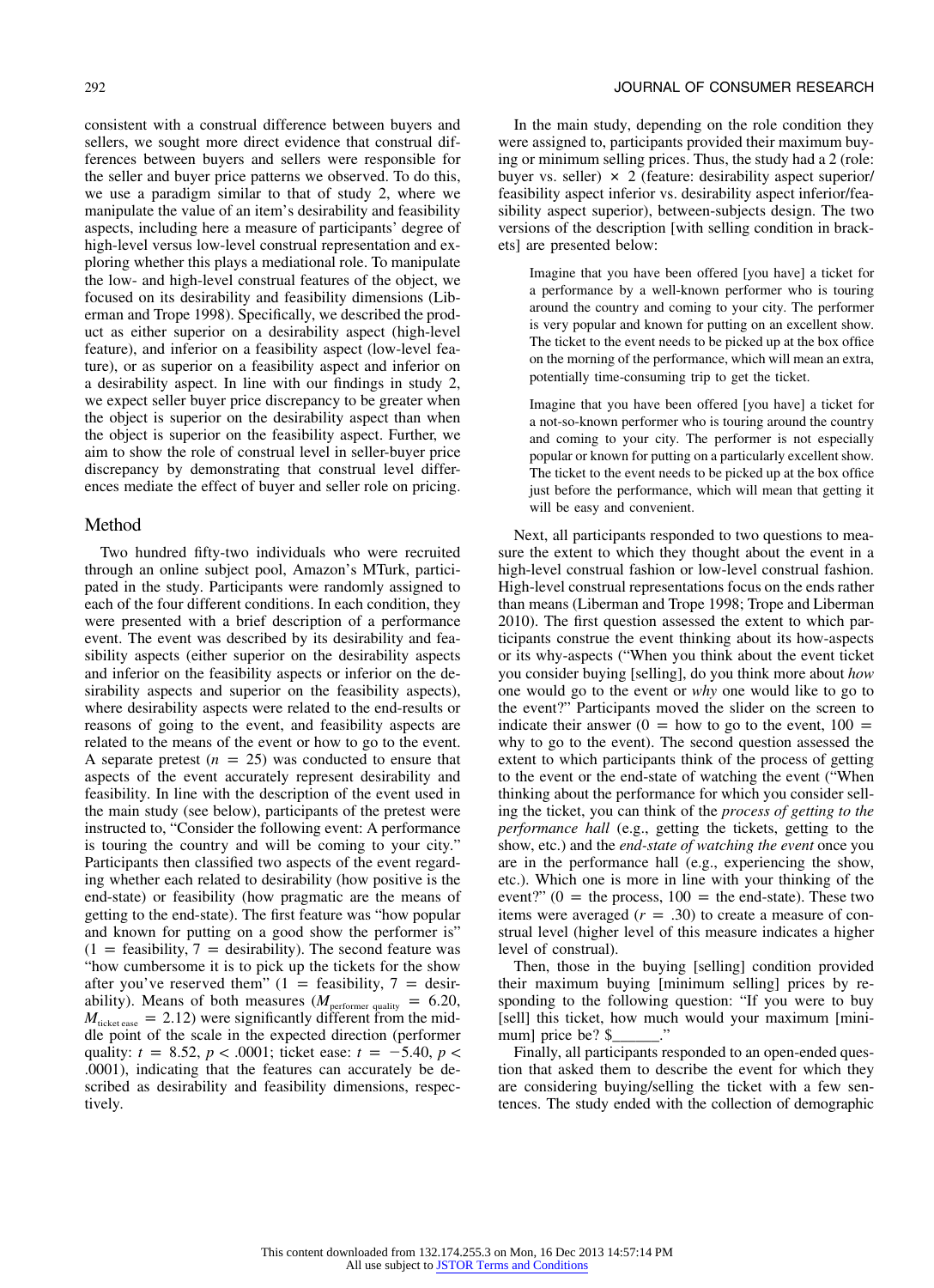measures. Given that the study was conducted online through the MTurk website with a diverse set of participants, we used participants' responses to the open-ended question and English-speaking ability to assess whether they fully understood the description of the event and procedure of the study. Eight participants did not comprehend the description of the event and four participants' first language was not English; these 12 participants were excluded from the study (including these participants in the analyses does not significantly change the results).

## Results and Discussion

To explore the moderating role of construal-feature valence in the seller-buyer price discrepancy, we conducted an ANOVA with role and feature conditions as the independent variables and the price of the ticket as the dependent variable. The results showed a main effect of role  $(F(1, 239) = 5.25$ ,  $p < .05$ ), indicating that selling prices ( $M = $60.80$ ) were higher than buying prices ( $M = $46.30$ ), a main effect of feature  $(F(1, 239) = 79.16, p < .01)$ , indicating that the ticket to a performance superior on the desirability aspect was priced higher ( $M = $79.60$ ) than the one superior on the feasibility aspect  $(M = $26.10)$ , and a significant interaction of role and feature  $(F(1, 239) = 3.96, p < .05)$ , demonstrating that selling prices were higher than buying prices when the performance was described superior on the desirability aspect and inferior on the feasibility aspect ( $M_{\text{selfer}} = $92.00; M_{\text{lower}} = $66.40;$  $p < .01$ ), whereas there was no significant difference between selling and buying prices when the performance was superior on the feasibility aspect and inferior on the desirability aspect  $(M_{\text{selfer}} = $26.90; M_{\text{burger}} = $25.10; p > .80$ . Results thus replicated the pattern we found in the earlier studies (see fig. 4).

We next turned our attention to the mediating role of participants' construal of the event in this pattern. Since feature moderates the effect of role on price such that there is only a difference between selling and buying prices in the superior desirability condition, the mediating effect of construal level is expected to be observed only in this superior desirability condition. Therefore, we tested the relationships among various factors through a moderated mediation analysis by following Hayes (2012, model 15; see fig. 5) and used a bootstrapping procedure that generated a sample size of 5,000 to assess the regression models. This model estimated the effect of role on price directly as well as indirectly through construal level, with both direct and indirect effects moderated by feature. The mediating effect of construal level is modeled as moderated by feature. We coded role as  $-1$  for buyers and 1 for sellers. Similarly, feature was coded as  $-1$  for superior feasibility condition and 1 for superior desirability condition. Construal level was mean-centered. The first part of the model regressed construal level on role and showed a significant main effect of role ( $\beta$  = 3.06, *t*(239) = 1.94, *p* = .05). The second part of the model regressed price on role, feature, construal level, the interaction of role and feature, and the interaction of construal level and feature. The results revealed a significant

#### **FIGURE 4**

#### SELLING AND BUYING PRICES OF A TICKET AS A FUNCTION OF PRODUCT ASPECTS (STUDY 4)



interactive effect of construal level and feature ( $\beta$  = .25,  $t(239) = 1.96$ ,  $p = .05$ ), whereas the interactive effect of role and feature was marginally significant ( $\beta = 5.43$ , *t*(239)  $p = 1.81$ ,  $p = .07$ ). Further, the last part of the model that shows direct and indirect effects showed that the conditional direct effect of role on price was significant in the superiordesirability condition ( $\beta = 12.24$ , *t*(239) = 2.98, *p* < .01), but not in the superior-feasibility condition ( $\beta = 1.38$ , *t*(239)  $=$  .31,  $p > .75$ ). Importantly, the bootstrapping analysis showed that the conditional indirect effect of role on price was significantly mediated by construal level in the superiordesirability condition ( $\beta$  = 1.25), with a 95% confidence interval excluding zero (.033, 4.72), but not in the superiorfeasibility condition ( $\beta = -.29$ ), with a 95% confidence interval including zero  $(-1.11, 0.044)$ . Taken together, these results suggest that role's direct effect on price is moderated by feature and role's indirect effect on price is mediated by construal level and moderated by feature (Hayes 2012; see fig. 5).

The results of this study augment those of the previous studies in several ways. First, we found that selling prices were higher than buying prices when the event was superior on the desirability aspect and inferior on the feasibility aspect, and selling and buying prices were not different from each other when the event was superior on the feasibility aspect and inferior on the desirability aspect. Second, we demonstrated a moderated mediation such that role's effect on price is mediated by construal level and moderated by feature.

## **GENERAL DISCUSSION**

In the present research, we presented a CLT approach to seller-buyer price discrepancy by demonstrating that selling and buying prices are influenced by the value of products'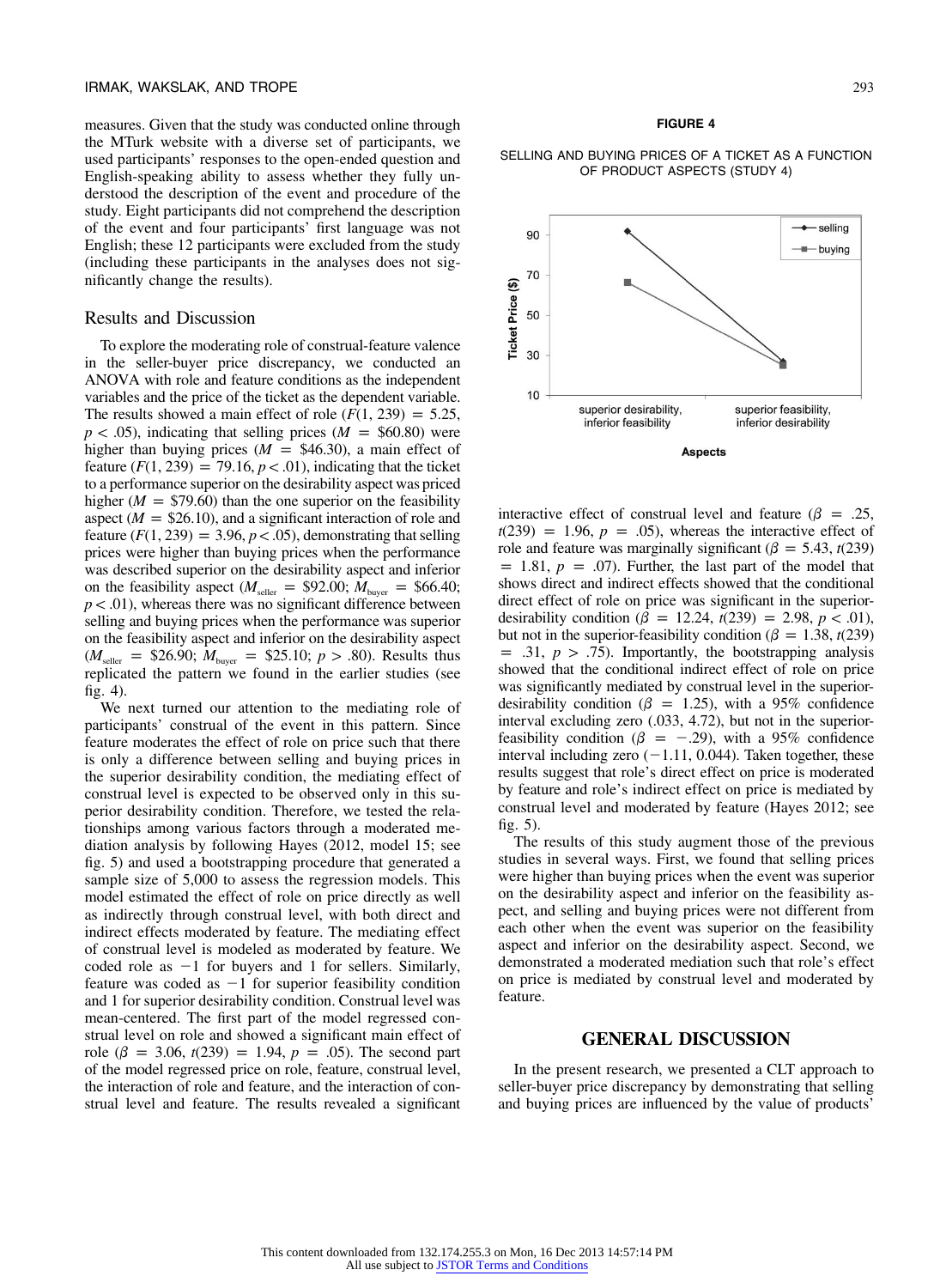#### **FIGURE 5**

#### THE FRAMEWORK FOR MODERATED MEDIATION (STUDY 4)



low and high-level construal features. We first showed that sellers construe products at a higher level than buyers and owners do (study 1). Based on this, we predicted that products whose attractiveness derives from high-level construal features will be evaluated more positively by sellers than buyers, and that this discrepancy will be diminished for products whose attractiveness derives from low-level construal features. In line with this prediction, selling prices were higher than buying prices when the primary (goalrelevant) aspects of the product were superior and the secondary (goal-irrelevant) aspects of the product were inferior, but not vice versa (study 2, study 4). Furthermore, we expected that focusing individuals on an item's (positive) lowlevel features versus its (positive) high-level features would dilute valuation of an item for sellers (for whom low-level features are not a critical source of value) but not for buyers (for whom low-level features are a critical source of value); in line with this, focusing individuals on a product's desirability-related aspects rather than the same item's feasibilityrelated aspects reduced differences in selling and buying prices (studies 3A and 3B). Finally, we demonstrated that the effect observed in previous studies moderates the mediating effect of sellers' and buyers' differential construal level of the product on price, lending further support to the current framework (study 4).

The current results contribute to our understanding of the seller-buyer price discrepancy. Similar to our account, prior research on seller-buyer price discrepancies (Boyce et al. 1992; Irwin 1994) suggests that sellers (vs. buyers) are more likely to focus on prominent aspects of products such as their moral attributes. Specifically, in a series of experiments Irwin (1994) showed that sellers set a higher price for environmental items such as trash cleanup services than do buyers and found that sellers care more about moral aspects of the product than do buyers. Our CLT account is consistent with these findings as moral factors are primary, high-level construal aspects of products (Eyal and Liberman 2010); from our perspective, these findings regarding moral attributes are likely one implication of sellers' and buyers' differential level of construal

of objects. Consequently, we generalize these earlier findings by showing that other prominent, defining attributes such as an item's desirability, not just an item's moral aspect, are increasingly focused on by sellers and help to heighten disparities in seller-buyer prices.

On the other hand, our construal-level approach has both similarities to and differences from recent loss aversion based approaches to the seller-buyer price discrepancy. For instance, Carmon and Ariely (2000) demonstrate that sellers focus on the product they give up in the exchange and buyers focus on the money they pay for the product. Given that a focus on the product emphasizes the benefit received from the product (i.e., a desirability aspect) and expenditure for the product is related to the process of receiving the product (i.e., a feasibility aspect), these results are consistent with our proposition. Also in line with our account, prior research found that sellers (vs. buyers) focus more on a product's value-increasing and positive aspects (Johnson et al. 2007; Nayakankuppam and Mishra 2005), which are generally represented by high-level construals that are the primary conveyers of value (Sagristano, Trope, and Liberman 2002). On the other hand, our CLT-based explanation is somewhat different from these accounts in that we argue that buyers increasingly weight low-level construal aspects, instead of value-decreasing and negative aspects. Low-level construal aspects need not be value-decreasing or negative. These aspects may also add value to the product; in some cases, they may do so as much as the high-level construal aspects. Indeed, we contend that when individuals start contemplating buying and using the item, low-level aspects become as valuable as high-level aspects.

One important methodological point that may be further relevant to this discussion is the way seller and buyer roles are assigned in our studies versus earlier studies. In our studies participants assumed the buyer role and evaluated the item from a buyer's perspective (i.e., they had some stake in the exchange and made the first step in contemplating buying the product). To the extent that people contemplate buying the object, they get attached to it (Ariely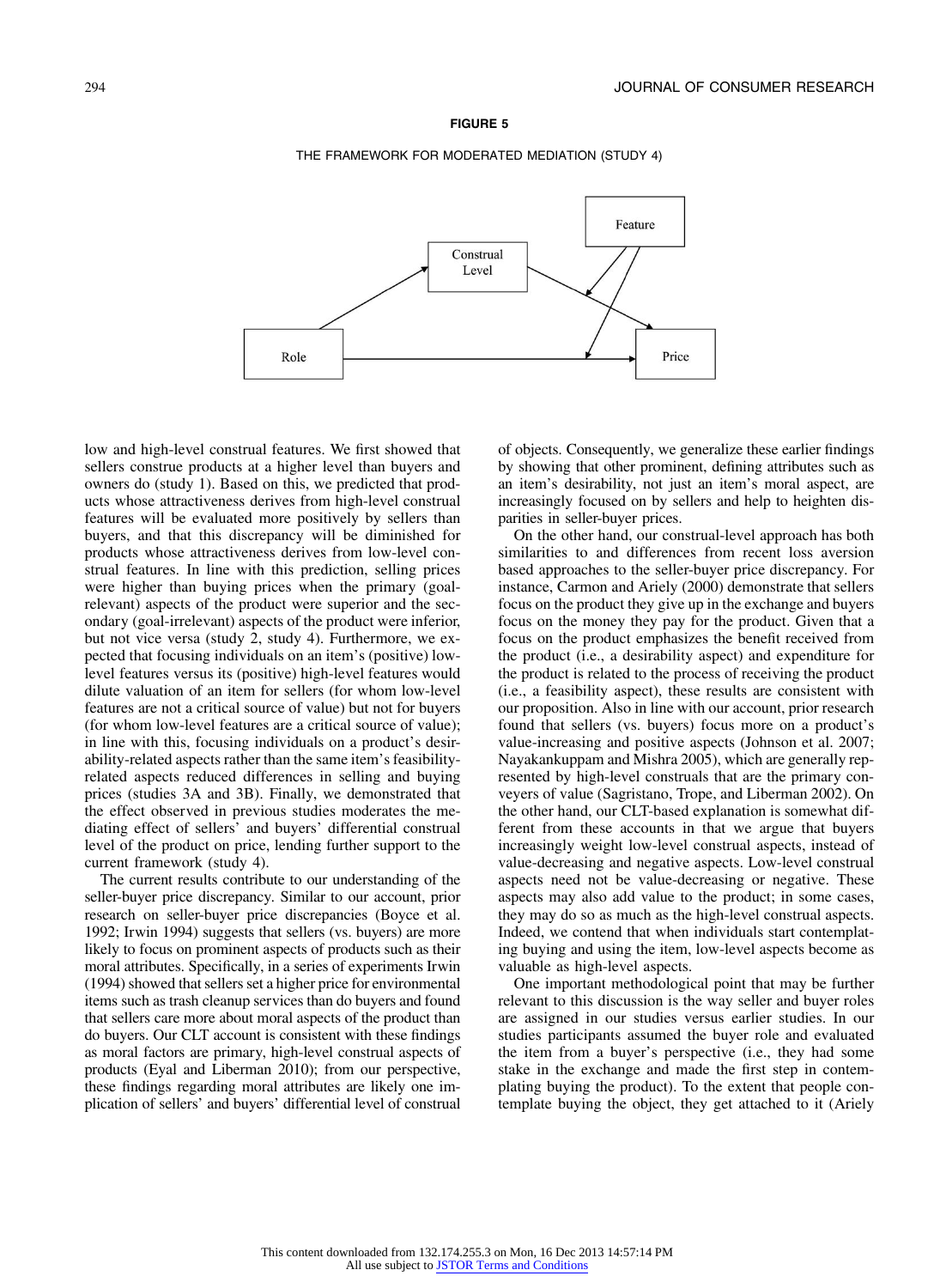and Simonson 2003; Carmon, Wertenbroch and Zeelenberg 2003). Such prefactual ownership makes buyers likely to represent the item at a lower level of construal as owners do. Earlier studies, in which people are merely asked to state their buying prices for an object, may not create this type of attachment and ownership. If "buyers" in those studies are not actually considering buying the object, they may find reasons to keep the status quo by finding reasons not to buy it (e.g., focus on the negative aspects of the object; Nayakankuppam and Mishra 2005). Future research may investigate how the steps of the buying process change the focus of buyers. At the earlier stages, where individuals have not yet assumed the buyer role, status quo may influence the evaluation in such a way that they try to find reasons not to buy the product and focus on value-decreasing and negative aspects of the product (Johnson et al. 2007; Nayakankuppam and Mishra 2005). As people get more involved in the buying process, they may contemplate buying and using the product, focusing on the low-level construal aspects of the product. Our CLT account may be more relevant to the seller-buyer price discrepancy in such cases.

The present research contributes to CLT (Trope and Liberman 2003) as well. Although CLT started as a theory of temporal distance (Trope and Liberman 2003), recent research has explored a wider set of precursors of construal level (see Trope and Liberman 2010). The current research adds to this framework by demonstrating that it is not only the current states of events and items, but also the imagined change in the positions of these events and items that may lead to differences in mental representations. Specifically, while the item's current position did not change in our studies (i.e., it was still possessed by its current owner), the potential change in its position (i.e., its being sold or bought) apparently altered the mental representation of the item. Supporting this contention, in our first study we found that owners' construal level of the item showed the same pattern as that of buyers. Given that both owners' and sellers' current position was owning the item, this underlines that it is sellers' anticipation of the product moving away from the self, thus their lower likelihood of using the item, that influences their adopted construal level.

On a related point, at first glance, the current argument about buying versus selling and construal level may seem contradictory to the literature on the mere-ownership effect (Beggan 1992), which states that owning an item increases attachment to the item, something that is likely to decrease the psychological distance between the item and its owner. Given that such proximity is related to low-level construal representation, one might imagine that sellers adopt low-level construals of the items that they own. Indeed, it may be true that owning is associated with feelings of proximity; our focus, however, is on what happens when one considers selling the product. In fact, one of the fundamental differences between the literatures on the endowment effect and the mereownership effect is that the endowment effect focuses on the valuation of products when they are considered to be sold and bought (i.e., the trade of products between people), whereas the mere-ownership effect is about the valuation of owned items in the absence of considerations of selling (Beggan 1992). As such, because there is no consideration of transfer of the product from the owner to another person, we would expect distance to play a very different role in the mere-ownership effect. Supporting this argument, recent research suggests that the main effect of endowment is to increase the pain of parting with a possessed object, rather than increase the attachment to and appeal of an owned object (Chatterjee, Irmak, and Rose, forthcoming; Liersch et al. 2011; see also Morewedge et al. 2009). Further, in line with these emerging findings, in study 1 we found owners' construal of the object to be similar to buyers', rather than sellers'. It is worthwhile to note here that one may suggest that manipulation of seller versus owner role, rather than seller versus buyer role, may be sufficient to produce the effect we observed. Since our focus in this paper was on the moderating role of the construal level in the seller-buyer price discrepancy (i.e., comparison of sellers and buyers) we did not explore this possibility. Similarly, future research can examine the characteristics of the buyer role to test whether buyers of a product think more concretely about the product than people who do not consider buying the product. Such explorations may shed further light into the process of the endowment and

mere-ownership effects. Findings of our research have important implications for marketers and consumers. If sellers' and buyers' differential mental representation of products makes them attend to different aspects of products and influence their product valuation, then making specific product features salient during the trade may affect the possibility of transaction taking place and heighten or lower the transaction price. Marketers often promote the primary, desirability-related aspects of their products; however, our findings suggest that secondary aspects of a product are an important concern of buyers when evaluating a product. Similarly, when selling their own products (e.g., online, at flea markets), consumers often focus on the desirability aspects, rather than feasibility aspects of their own products. Marketers and consumers need to take into account that buyers may be contemplating the usage situation and may care about both primary and secondary aspects of the product.

In summary, across a series of four studies we provide evidence that the difference in sellers' and buyers' mental representation of products has a significant role in sellerbuyer price disparities. Although previous research has examined the seller-buyer price discrepancy from multiple angles, the current research offers new insight into processes promoting it and new practical suggestions for minimizing it. Our belief is that there is still much to learn about this fundamental effect, and hope that the current research provides an additional step toward understanding this critical phenomenon.

#### **REFERENCES**

Anderson, Norman H. (1965), "Averaging versus Adding as a Stimulus-Combination Rule in Impression Formation," *Journal of Experimental Psychology*, 70 (4), 394–400.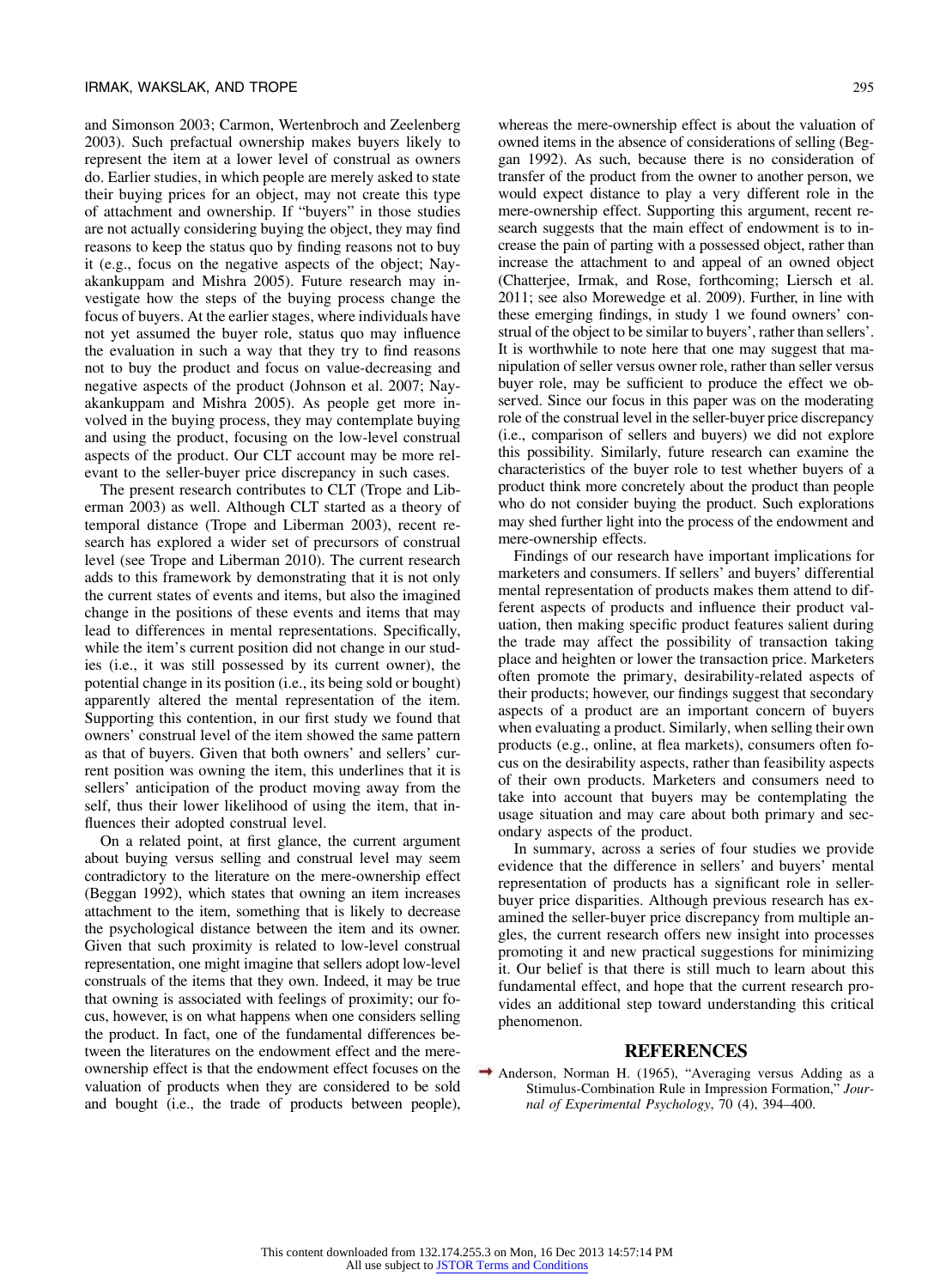- Ariely, Dan, Joel Huber, and Klaus Wertenbroch (2005), "When Do Losses Loom Larger than Gains?" *Journal of Marketing Research*, 42 (2), 134–38.
- Ariely, Dan, and Itamar Simonson (2003), "Buying, Bidding, Playing, or Competing? Value Assessment and Decision Dynamics in Online Auctions," *Journal of Consumer Psychology*, 13 (2), 113–23.
- Bar-Hillel, Maya, and Efrat Neter (1996), "Why Are People Reluctant to Exchange Lottery Tickets," *Journal of Personality and Social Psychology*, 70 (1), 17–27.
	- Baskin, Ernest, Cheryl J. Wakslak, Yaacov Trope, and Nathan Novemsky (2012), "Why a Frying Pan Is a Better Gift than Flowers: A Construal-Level Approach to Gift Exchange," Working Paper, Yale University.
- $\rightarrow$  Beggan, James K. (1992), "On the Social Nature of Nonsocial Perception: The Mere Ownership Effect," *Journal of Personality and Social Psychology*, 62 (2), 229–37.
- Boyce, Rebecca R., Thomas C. Brown, Gary H. McClelland, George L. Peterson, and William D. Schulze (1992), "An Experimental Examination of Intrinsic Values as a Source for the WTA-WTP Disparity," *American Economic Review*, 82 (5), 1366–73.
- Carmon, Ziv, and Dan Ariely (2000), "Focusing on the Forgone: How Value Can Appear So Different to Buyers and Sellers," *Journal of Consumer Research*, 27 (3), 360–70.
- Carmon, Ziv, Klaus Wertenbroch, and Marcel Zeelenberg (2003), "Option Attachment: When Deliberating Makes Choosing Feel like Losing," *Journal of Consumer Research*, 30 (June), 15–29.
	- Chatterjee, Promothesh, Caglar Irmak, and Randall Rose (forthcoming), "The Endowment Effect as Self-Enhancement in Response to Threat," *Journal of Consumer Research*.
- Coase, Ronald H. (1960), "The Problem of Social Cost," *Journal of Law and Economics*, 3 (October), 1–45.
- Dhar, Ravi, and Eunice Y. Kim (2007), "Seeing the Forest or the Trees: Implications of Construal Level Theory for Consumer Choice," *Journal of Consumer Psychology*, 17 (2), 96–100.
	- Eagly, Alice H., and Shelly Chaiken (1993), *The Psychology of Attitudes*, Fort Worth, TX: Wadsworth.
	- Eyal, Tal, and Nira Liberman (2010), "Morality and Psychological Distance: A Construal Level Theory Perspective," paper presented at the Herzliya Symposia on Personality and Social Psychology, [http://portal.idc.ac.il/en/Symposium/HSPSP/2010/](http://portal.idc.ac.il/en/Symposium/HSPSP/2010/Documents/08-eyal-liberman.pdf) [Documents/08-eyal-liberman.pdf](http://portal.idc.ac.il/en/Symposium/HSPSP/2010/Documents/08-eyal-liberman.pdf)
- Freitas, Antonio L., Peter Gollwitzer, and Yaacov Trope (2004), "The Influence of Abstract and Concrete Mind-Sets on Anticipating and Guiding Others' Self-Regulatory Efforts," *Journal of Experimental Social Psychology*, 40 (6), 739–52.
- Fujita, Kentaro, Yaacov Trope, Nira Liberman, and Maya Levin-Sagi (2006), "Construal Levels and Self-Control," *Journal of Personality and Social Psychology*, 90 (3), 351–67.
- Gail, Tom (2004), "The Endowment-Institutional Affinity Effect," *Journal of Psychology: Interdisciplinary and Applied*, 138 (2), 160–70.
- Hamilton, Rebecca W., and Debora Viana Thompson (2007), "Is There a Substitute for Direct Experience? Comparing Consumers' Preferences after Direct and Indirect Product Experiences," *Journal of Consumer Research*, 34 (4), 546–55.
- Hanemann, W. Michael (1991), "Willingness to Pay and Willingness to Accept: How Much Can They Differ?" *American Economic Review*, 81 (3), 635–47.
	- Hayes, Andrew F. (2012), "Process: A Versatile Computational Tool for Observed Variable Mediation, Moderation, and Conditional

Process Modeling [White Paper]," [http://www.afhayes.com/](http://www.afhayes.com/public/process2012.pdf) [public/process2012.pdf.](http://www.afhayes.com/public/process2012.pdf)

- → Irwin, Julie R. (1994), "Buying/Selling Price Preference Reversals: Preference for Environmental Changes in Buying versus Selling Modes," *Organizational Behavior and Human Decision Processes*, 60 (3), 431–57.
- Johnson, Eric J., Gerald Haubl, and Anat Keinan (2007), "Aspects of Endowment: A Query Theory of Value Construction," *Journal of Experimental Psychology: Learning, Memory, and Cognition*, 33 (3), 461–74.
- Kahneman, Daniel, Jack L. Knetsch, and Richard H. Thaler (1990), "Experimental Tests of the Endowment Effect and the Coase Theorem," *Journal of Political Economy*, 98 (6), 1352–76.
- Kivetz, Yifat, and Tom R. Tyler (2007), "Tomorrow I'll Be Me: The Effect of Time Perspective on the Activation of Idealistic versus Pragmatic Selves," *Organizational Behavior and Human Decision Processes*, 102 (2), 193–211.
- Lerner, Jennifer S., Deborah A. Small, and George Loewenstein (2004), "Heart Strings and Purse Strings: Carryover Effects of Emotions on Economic Transactions," *Psychological Science*, 15 (5), 337–41.
- Liberman, Nira, Sean Macrae, Steven Sherman, and Yaacov Trope (2007), "The Effect of Level of Construal on Temporal Distance," *Journal of Experimental Social Psychology*, 43 (1), 143–49.
- **→** Liberman, Nira, and Yaacov Trope (1998), "The Role of Feasibility and Desirability Considerations in Near and Distant Future Decisions: A Test of Temporal Construal Theory," *Journal of Personality and Social Psychology*, 75 (1), 5–18.
	- Liersch, Michael J., Yuval Rottenstreich, Howard Kunreuther, and Min Gong (2011), "Contrasting Guaranteed, Tentative, and Potential Possession to Test between Reference-Dependent and Connection-Based Accounts of the Endowment Effect," Working Paper, Stern School of Business, New York University.
- Liviatan, Ido, Yaacov Trope, and Nira Liberman (2008), "Interpersonal Similarity as a Social Distance Dimension: Implications for Perception of Others' Actions," *Journal of Experimental Social Psychology*, 44 (5), 1256–69.
- Loewenstein, George, and Samuel Issacharoff (1994), "Source Dependence in the Valuation of Objects," *Journal of Behavioral Decision Making*, 7 (3), 157–68.
- Monga, Ashwani, and Rajesh Bagchi (2012), "Years, Months, and Days versus 1, 12, and 365: The Influence of Units versus Numbers," *Journal of Consumer Research*, 39 (June), 185– 98.
- Morewedge, Carey K., Lisa L. Shu, Daniel T. Gilbert, and Timothy D. Wilson (2009), "Bad Riddance or Good Rubbish? Ownership and Not Loss Aversion Causes the Endowment Effect,' *Journal of Experimental Social Psychology*, 45 (4), 947–51.
- Nayakankuppam, Dhananjay, and Himanshu Mishra (2005), "The Endowment Effect: Rose-Tinted and Dark-Tinted Glasses," *Journal of Consumer Research*, 32 (3), 390–95.
- Novemsky, Nathan, and Daniel Kahneman (2005), "The Boundaries of Loss Aversion," *Journal of Marketing Research*, 42 (2), 119–28.
- Rowe, Robert D., Ralph C. d'Arge, and David S. Brookshire (1980), "An Experiment on the Economic Value of Visibility," *Journal of Environmental Economics and Management*, 7 (1), 1–19.
- Sagristano, Michael D., Yaacov Trope, and Nira Liberman (2002), "Time-Dependent Gambling: Odds Now, Money Later," *Journal of Experimental Psychology: General*, 131 (3), 364–76.
- Shogren, Jason F., Seung Y. Shin, Dermot J. Hayes, and James B.